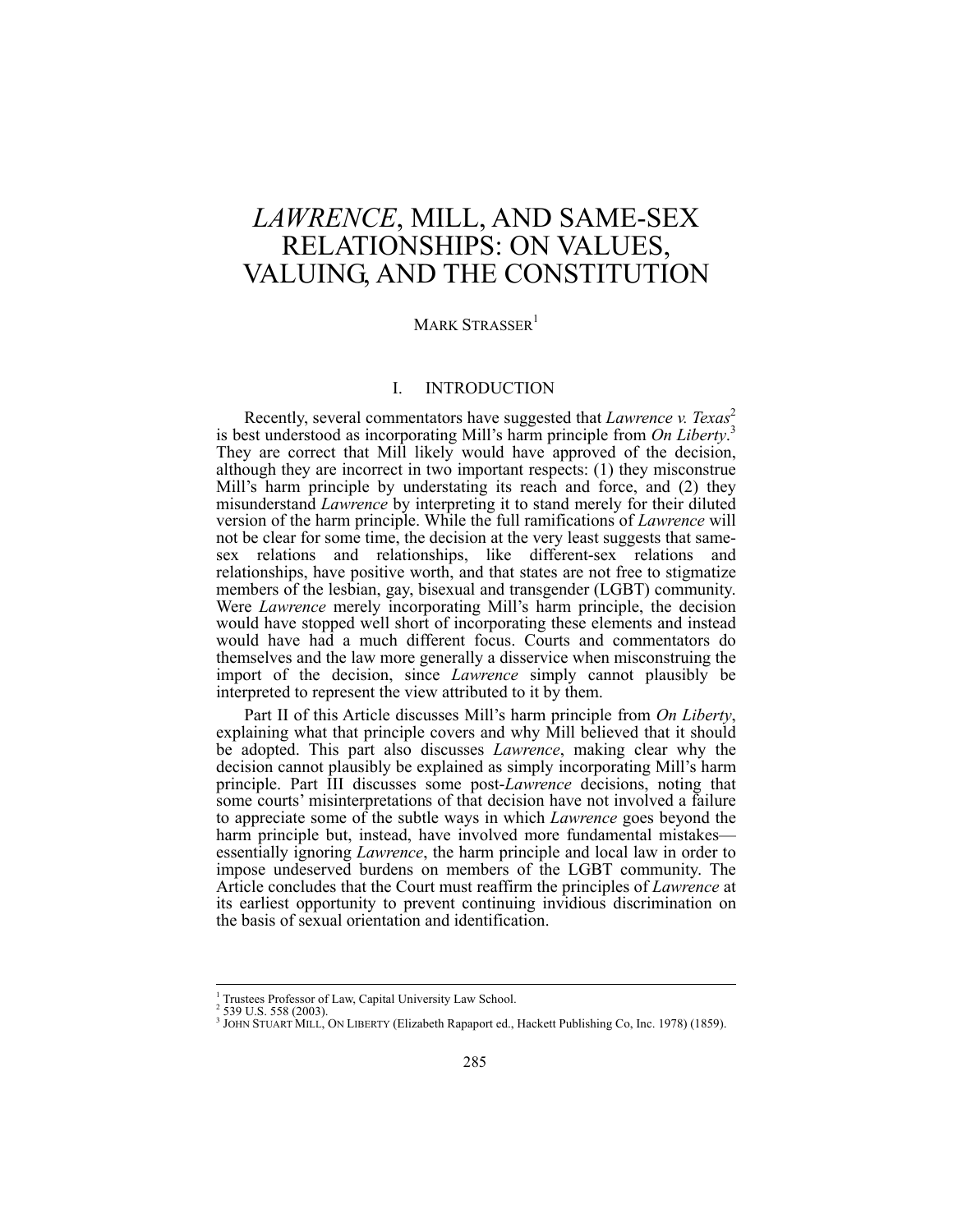## II. *ON LIBERTY* AND *LAWRENCE*

Commentators suggest that *Lawrence* incorporates Mill's harm principle from *On Liberty*. Certainly, there are passages in *Lawrence* which are reminiscent of that work and further, a central element of the opinion discusses the liberty<sup>4</sup> protected by the Due Process Clause of the Fourteenth Amendment. However, there are at least two respects in which this attribution is at the very least misleading. First, these commentators offer a watered-down version of the principle proposed in *On Liberty* and, second, they ignore large parts of *Lawrence* in order to justify the claim that the decision incorporates this modified version of Mill's harm principle. While *Lawrence* is not as clear as might have been desired and the Court has done little to clarify its meaning since then,<sup>5</sup> opportunities to do so notwithstanding,<sup>6</sup> these accounts are nonetheless disappointing for their failure to account for key features of the opinion.

### A. *ON LIBERTY*

In *On Liberty*, John Stuart Mill set out an important and extremely influential non-interference principle which precludes interference by government and society in those areas of life which only concern individuals themselves. Mill writes, "The only part of the conduct of anyone for which he is amenable to society is that which concerns others. In the part which merely concerns himself, his independence is, of right, absolute."<sup>7</sup> Thus, Mill suggests that the only conduct for which an individual is appropriately subject to sanction by either the state or society is conduct which is "other-affecting;" that which only affects himself is not appropriately subject to external punishment.

Mill's harm principle needs some explication. For example, one might argue that Mill's harm principle does not protect very much because most actions affect others in addition to the actor himself.<sup>8</sup> Mill was aware of this difficulty, admitting that "the mischief which a person does to himself may

 $^{4}$  *See Lawrence*, 539 U.S. at 562, 564-65, 567, 571-74, 578-79.

The decision has only been discussed or alluded to in dissenting opinions. *See* Roper v. Simmons, 543 U.S. 551, 627 n.9 (2005) (Scalia, J., dissenting) ("[W]e have certainly applied the 'maturing values' rationale to give brave new meaning to other provisions of the Constitution, such as the Due Process Clause and the Equal Protection Clause. *See*, *e.g., Lawrence v. Texas*, 539 U.S. 558, 571-573 (2003) (*parallel citations omitted*)"). *See also Tennessee v. Lane*, 541 U.S. 509, 562-63 (2004) (Scalia, J., dissenting) ("[T]he doctrine of so-called 'substantive due process' (which holds that the Fourteenth Amendment's Due Process Clause protects unenumerated liberties, see generally *Lawrence v. Texas*, 539 U.S. 558 (2003) (*parallel citations omitted*)"). *See also Olympic Airways v. Husain*, 540 U.S. 644, 658 (2004) (Scalia, J., dissenting) ("[T]he Court in recent years has canvassed the prevailing law in other nations (at least Western European nations) to determine the meaning of an American Constitution that those nations had no part in framing and that those nations' courts have no role in enforcing. See . *Lawrence v. Texas*, 539 U.S. 558 (2003) (whether the Fourteenth Amendment prohibits the criminalization of homosexual conduct) (*parallel citations omitted*).").

criminalization of homosexual conduct) (*parallel citations omitted*).").").<br>"See, *e.g.*, Lofton v. Sec'y of Fla. Dep't of Children & Families, 543 U.S. 1081 (2005), *cert. denied.* 7 MILL, *supra* note 3, at 9.

MILL, *supra* note 3, at 9. 8 *See* Robert Justin Lipkin, *Pragmatism—The Unfinished Revolution: Doctrinaire and Reflective Pragmatism in Rorty's Social Thought*, 67 TUL. L. REV. 1561, 1620 n.176 (1993) (asking rhetorically, "How do we distinguish between self- and other-regarding acts when almost all acts have both kinds of consequences?").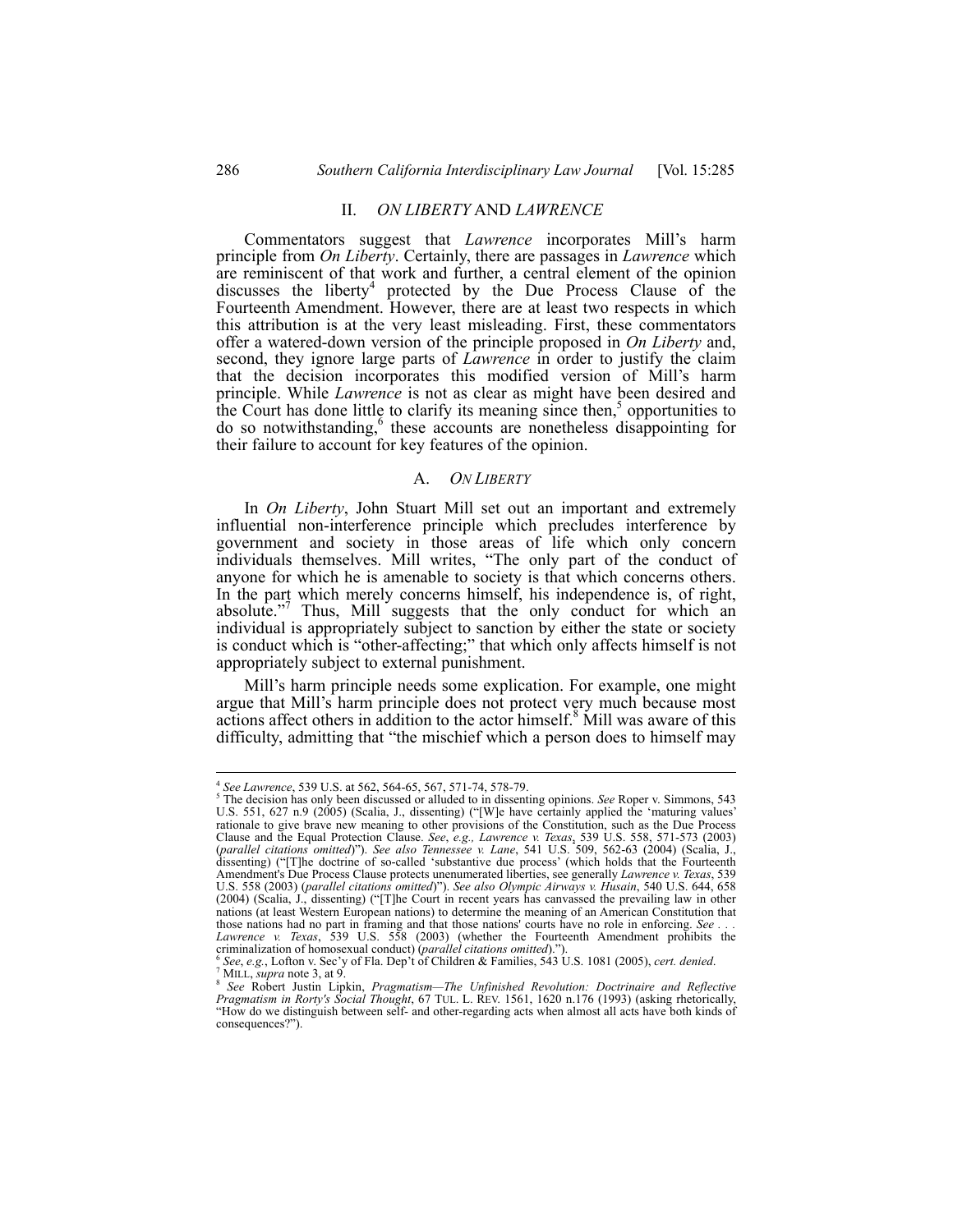seriously affect, both through their sympathies and their interests, those nearly connected with him and, in a minor degree, society at large." Nonetheless, merely because others would be affected by an action does not suffice to take it out of the self-regarding sphere. It is only when, "by conduct of this sort, a person is led to violate a distinct and assignable obligation to any other person or persons, the case is taken out of the selfregarding class and becomes amenable to moral disapprobation in the proper sense of the term."10 Thus, it is somewhat misleading to think of the dichotomy presented by Mill as distinguishing between actions which are solely self-affecting on the one hand and actions which are also otheraffecting on the other, because Mill includes many actions which affect others in the self-regarding sphere. The dichotomy is better captured by talking about those actions which involve a failure to fulfill one's moral or legal obligations to others (making the actions other-regarding) and those which do not.

Suppose that an individual were to spend all of her disposable income on extravagances. Others might suffer some opportunity cost in that the monies might otherwise have been spent on them, and thus their interests will have been adversely affected by these splurges. Nonetheless, the extravagant individual would not be appropriately subject to sanction unless she had thereby become unable to pay her debts or, perhaps, to provide for her family. Mill writes, "If, for example, a man through intemperance or extravagance, becomes unable to pay his debts, or, having undertaken the moral responsibility of a family, becomes from the same cause incapable of supporting or educating them, he is deservedly reprobated and might be justly punished."11 Lest this point be misunderstood, Mill makes clear that such a person would be justly punished "for the breach of duty to his family or creditors, not for the extravagance."<sup>12</sup>

Additionally, Mill suggests that only some other-regarding actions are appropriately subject to legal sanction—others might be subject to criticism but are not appropriately subjected to fine or imprisonment. He writes, "The acts of an individual may be hurtful to others or wanting in due consideration for their welfare, without going to the length of violating any of their constituted rights. The offender may then be justly punished by opinion, though not by law."13 Here, Mill points out that one may violate a moral duty to someone without that duty being reflected in the law, and that it is only when a duty is reflected in law that an individual may justly be subject to legal sanction.

Essentially, Mill offers the following taxonomy of conduct:

a. Those actions that are self-regarding are not appropriately subject to sanctions from either the state or society;

<sup>&</sup>lt;sup>9</sup> MILL, *supra* note 3, at 79.<br><sup>11</sup> *Id.*<br><sup>11</sup> *Id.*<br><sup>12</sup> *Id.* at 73.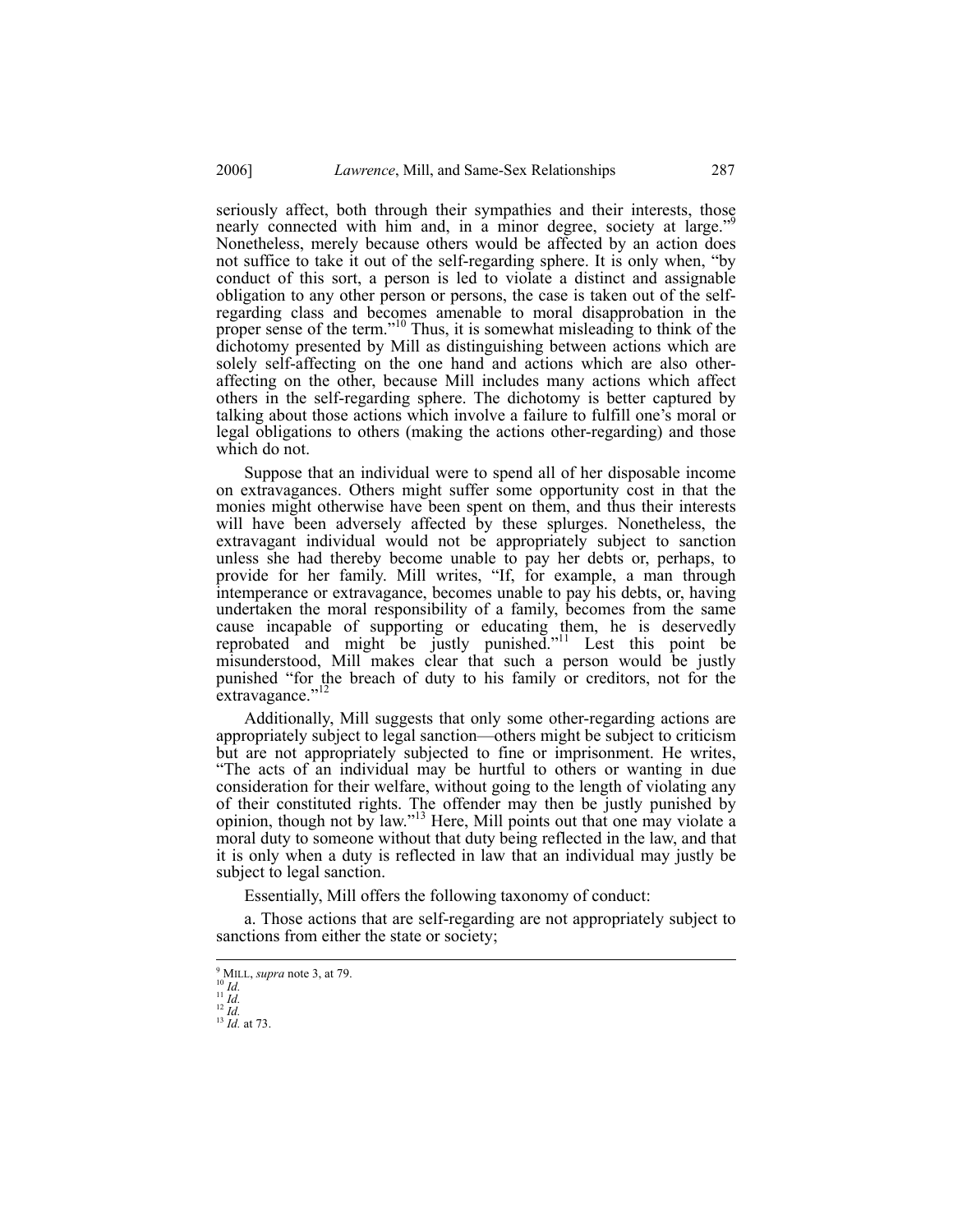b. Those actions which are hurtful to others without violating any of their legal rights may be subject to public condemnation, but are not thereby subject to legal sanction; and

c. Those actions which violate the legal rights of others are subject not only to public condemnation, but also to legal sanction.

Mill offers several justifications for his thesis concerning when interference is justified. He believes that an individual's choosing his own life-plan itself adds to its value, arguing, "If a person possesses any tolerable amount of common sense and experience, his own mode of laying out his existence is the best, not because it is best in itself, but because it is his own mode."<sup>14</sup> This is true, at least in part, because people require different conditions in order to thrive—what would harm some would help others, and vice versa. He explains that different people "require different conditions for their spiritual development and can no more exist healthily in the same moral than all the variety of plants can in the same physical, atmosphere and climate. The same things which are helps to one person toward the cultivation of his higher nature are hindrances to another.<sup>"15</sup> Because people are different, Mill warns that "unless there is a corresponding diversity in their modes of life, they neither obtain their fair share of happiness, nor grow up to the mental, moral, and aesthetic stature of which their nature is capable."<sup>16</sup>

While there is no reason to believe that Mill wrote these words with members of the LGBT community in mind, his comments are nonetheless particularly well-suited to understanding why some policies and laws targeting the LGBT community are unjust. The needs and interests of those in the community may be analogous in many ways to the needs and interests of members of other sexual communities, but they are not identical. Rules which would allow members of one group to thrive may not similarly suit others; e.g., rules which specify that one can only have sexual relations with members of a different gender. Indeed, this point is well illustrated if one considers members of the transgender community.

States that refuse to consider individuals' sexual identities and instead define sex in terms of chromosomes<sup>17</sup> may preclude individuals from marrying individuals of a different sex. For example, a post-operative maleto-female transsexual looks like a woman, acts like a woman and is a woman<sup>18</sup> but nonetheless is only permitted in Texas and Kansas to marry another woman.<sup>19</sup> These policies might be contrasted with New Jersey's more enlightened approach, which permits post-operative transsexuals to

<sup>&</sup>lt;sup>14</sup> *Id.* at 64.

<sup>&</sup>lt;sup>14</sup> *Id.* at 65.<br>
<sup>16</sup> *Id.* at 65.<br>
<sup>17</sup> *See, e.g.*, Estate of Gardiner, 42 P.3d 120, 136-37 (Kan. 2002) (holding that state law defines sex in<br>
<sup>17</sup> *See, e.g.*, Estate of Gardiner, 42 P.3d 120, 136-37 (Kan. 2002) (ho terms of chromosomes); *accord Littleton v. Prange*, 9 S.W.3d 223, 230-31 (Tex. App. 1999).<br><sup>18</sup> *Cf.* Anonymous v. Mellon, 398 N.Y.S.2d 99, 101 (1977) ("Psychologically the petitioner is female;

the body structure is female; endocrine balance is now female; petitioner is now accepted socially as a female; reproductive organs are neither male nor female the testes having been removed and ovaries never having been present."). <sup>19</sup> *See*, *e.g.*, *Estate of Gardiner*, 42 P.3d at 136-37; *accord Littleton*, 9 S.W.3d at 230-31.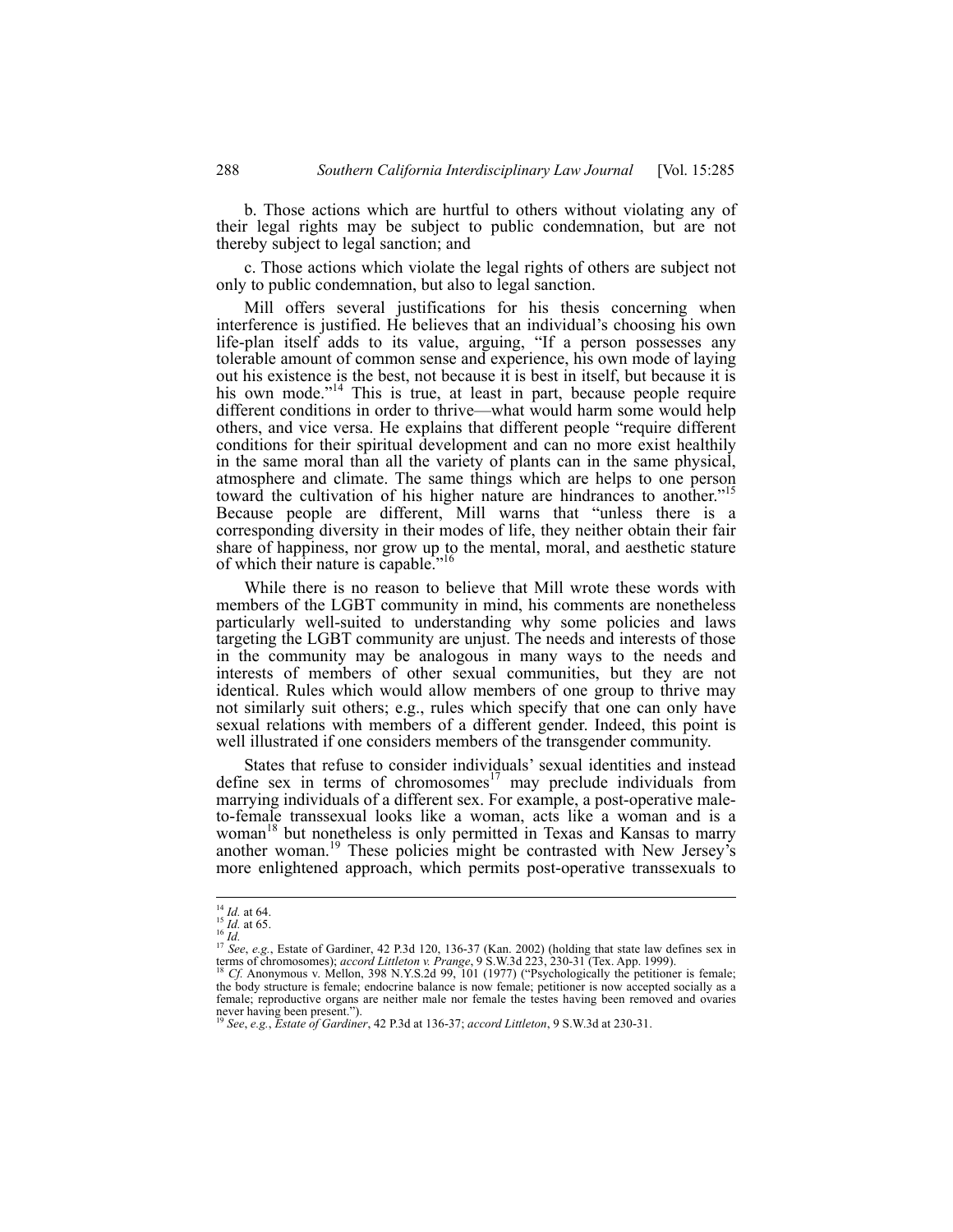marry individuals who self-identify as belonging to a different sex even if both parties have XX chromosomes or XY chromosomes.<sup>20</sup> Thus, a postoperative male-to-female transsexual might marry a man in New Jersey, notwithstanding that both parties have XY chromosomes.

Yet, all difficulties are not solved by taking New Jersey's admittedly superior approach. First, New Jersey's policy ignores various practical difficulties associated with the current state of medical technology. Requiring that the surgery be performed imposes more of a burden on female-to-male transsexuals than male-to-female transsexuals because of a variety of factors including cost and effectiveness.<sup>21</sup> Second, the policy ignores the fact that some transsexuals are sexually attracted to members of their self-identified sex while others are sexually attracted to individuals not of their self-identified sex.<sup>22</sup> For example, some self-identify as women and are sexually attracted to women. These individuals might be forced to choose between having the beneficial surgery and being able to legally marry their life-partners, a decision which no one should be compelled to make. Unfortunately, neither New Jersey nor Kansas law accounts for these differing permutations. $^{22}$ 

When arguing that different individuals require different conditions in order to thrive, Mill is suggesting not that all rules must be discarded but that society should not simply assume that what is good for some will be good for all. Indeed, Mill believes that one of the most important reasons for society not to interfere is that it will be mistaken about when that interference is appropriate, noting that "the strongest of all the arguments against the interference of the public with purely personal conduct is that, when it does interfere, the odds are that it interferes wrongly and in the wrong place."<sup>24</sup> Thus, the state or society might wrongly believe that what helps one person flourish would also help another to flourish. By arranging benefits and burdens to induce the latter person to behave like the former, the latter individual may be chilled from doing that which would most benefit himself. Both the individual and society as a whole might then lose whatever benefits would otherwise have been accrued.

<sup>20</sup> *See* M.T. v. J.T., 355 A.2d 204 (N.J. Super. Ct. App. Div. 1976). 21 Terry S. Kogan, *Transsexuals, Intersexuals, and Same-Sex Marriage*, 18 BYU J. PUB. L. 371, 385 (2004) ("Given the current state of medical technology**,** the standard is highly discriminatory against female-to-male transsexuals**.** Many F-T-M transsexuals choose not to undergo phalloplasty both because of the complications often associated with the surgery and because of the extraordinary costs. Moreover, even if such surgery is undertaken, it does not result in the individual's having male genitals

that can function sexually.").<br>
<sup>22</sup> See Estate of Gardiner, 22 P.3d at 1093 (aff'd in part, rev'd in part, 42 P.3d 120 (Kan. 2002)) ("A transsexual is one who experiences himself or herself as being of the opposite sex, hormones. A transsexual might be a homosexual."); *State v. Passarelli*, Nos. 98-0912-CR, 98-0913-CR, slip. op. at 1 n.1 (Wis. App. Oct. 20, 1998) ("At a conference before trial, outside the jury's presence, passarelli explained that he was a transsexual and a lesbian.").

Passarelli explained that he was a transsexual and a lesbian.").<br><sup>23</sup> See Estate of Gardiner, 22 P.3d at 1109 ("Kansas law forbids same-sex marriages.") (citing KAN.<br>STAT. ANN. §§ 23-101 (2000)); Lewis v. Harris, 875 A.2d (discussing "the statutory limitation of the institution of marriage to members of the opposite sex"). 24 MILL, *supra* note 3, at 81.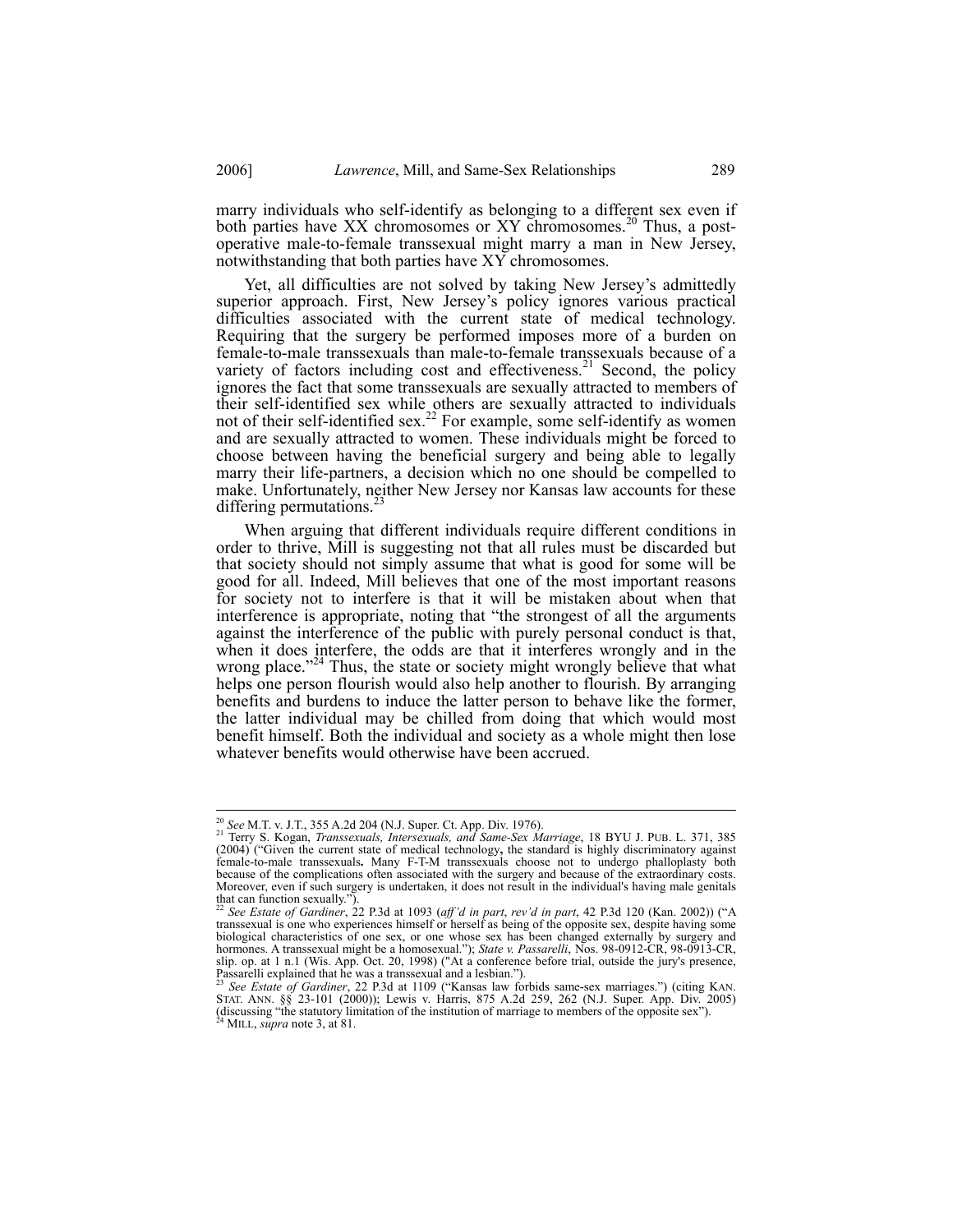When arguing that both the state and society are precluded from imposing burdens on individuals merely because the state and society disapprove of the self-regarding choices made by those individuals, Mill is not suggesting that members of society are barred from expressing their disagreement with the choices made—he is simply suggesting that there are limitations on what can be done to manifest that disapproval. Thus, Mill suggests, where an individual is acting in a way of which others disapprove, they can of course try to persuade him that he would be better off acting differently, but they are not free to "visit[] him with any evil, in case he do otherwise.'

Mill is quite clear about what justifies the use of power over an individual, arguing that "the only purpose for which power can rightfully be exercised over any members of a civilized community, against his will, is to prevent harm to others."<sup>26</sup> This means that an individual's "own good, either physical or moral, is not a sufficient warrant"<sup>27</sup> for intervention. Mill explains that an individual "cannot rightfully be compelled to do or forbear because it will be better for him to do so, because it will make him happier, because, in the opinions of others, to do so would be wise, or even right."<sup>28</sup> Essentially, Mill suggests that individuals must be permitted to make and act on a variety of decisions without being subject to second-guessing by the state or society through the imposition of sanctions.

At least two further points should be made. First, it might be argued that statutes criminalizing sodomy are outside of the self-regarding realm because they obviously require that someone else participate. Yet, Mill's principle is not limited to actions which only involve one person. He suggests that the principle he is offering comprehends "all that portion of a person's life and conduct which affects only himself, or, if it also affects others, only with their free, voluntary, and undeceived consent and participation."<sup>29</sup> Thus, two adults who have voluntary sexual relations are engaging in an activity that would fall within the self-regarding sphere.

Second, Mill argues that the state and society are not justified in interfering merely because they "think our conduct foolish, perverse, or wrong." $30^\circ$  Nor will they be justified because they not only think the behavior wrong but also claim to be harmed by it, e.g., because they are disgusted. Mill discusses those "who consider as an injury to themselves any conduct which they have a distaste for,<sup>331</sup> offering as an example the "religious bigot, [who] when charged with disregarding the religious feelings of others, has been known to retort that they disregard his feelings by persisting in their abominable worship or creed."<sup>32</sup> Rejecting that the religious bigot can dictate what others do or believe merely because those

 $25$  *Id.* at 9.

<sup>25</sup> *Id.* at 9. 26 *Id.* 27 *Id.* 28 *Id.* 29 *Id.* at 11. 30 *Id.* at 12. 31 *Id.* at 81-82. 32 *Id.* at 82.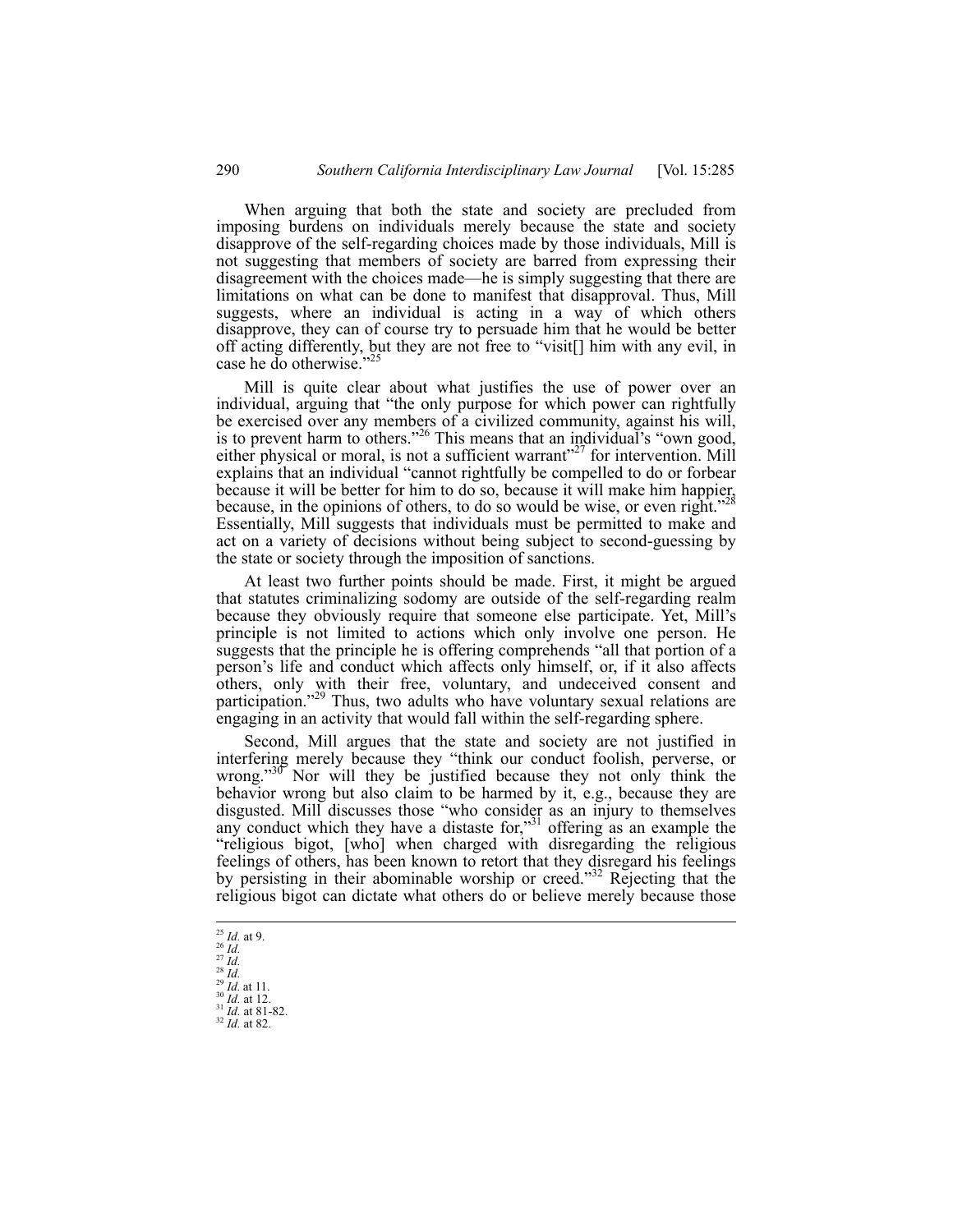beliefs or actions contradict his own views, Mill writes that "there is no parity between the feeling of a person for his own opinion, and the feeling of another who is offended at his holding it; no more than between the desire of a thief to take a purse, and the desire of the right owner to keep it."<sup>33</sup> Lest the reader think Mill's comment restricted to beliefs, Mill stresses that "a person's taste is as much his own peculiar concern as his opinion or his purse." 34

In offering these comments, Mill is not suggesting that, for example, young children must be allowed to fend for themselves unless they would be harming others. "It is perhaps hardly necessary to state that this doctrine is meant to apply only to human beings in the maturity of their faculties."<sup>35</sup> Nonetheless, he makes clear that there are distinct limits to the kinds of interventions that are appropriate for adults.

#### B. DOES *LAWRENCE* REALLY INCORPORATE THE HARM PRINCIPLE?

Suppose that Mill's harm principle was incorporated into the United States Constitution. Certainly, it would dictate the *Lawrence* result. Indeed, Mill himself suggests that fornication statutes should neither be enacted nor enforced.<sup>36</sup> Nonetheless, those commentators who suggest that *Lawrence* follows Mill's harm principle<sup>37</sup> have failed to fully capture the import of that decision.

Those reading *Lawrence* are correct that isolated passages are quite reminiscent of *On Liberty*; indeed, some of the paragraphs in the opinion

 $33$  Id.

<sup>&</sup>lt;sup>33</sup> Id.<br><sup>35</sup> Id.<br><sup>36</sup> See id. at 98 ("Fornication, for example, must be tolerated.").<br><sup>36</sup> See id. at 98 ("Fornication, for example, must be tolerated.").<br><sup>37</sup> J. L. Hill, *The Five Faces of Freedom in American Political* is reminiscent of John Stuart Mill."); William Huhn, *Scienter, Causation, and Harm in Freedom of Expression Analysis: The Right Hand Side of the Constitutional Calculus*, 13 WM & MARY RTS. J. 125, 130 (2004) (suggesting that the *Lawrence* Court effectively made Mill's "harm principle a necessary component of substantive due process"); Paul M. Secunda, Lawrence's *Quintessential Millian Moment and Its Impact on the Doctrine of Unconstitutional Conditions*, 50 VILL. L. REV. 117, 134-35 (2005) ("a closer reading of Justice Kennedy's majority opinion establishes that the Lawrence Court embraced a Millian legal orientation, supporting a robust notion of the right to personal autonomy"); Lino A. Graglia, Lawrence v. Texas: *Our Philosopher Kings Adopt Libertarianism as Our Official National Philosophy and Reject Traditional Morality as a Basis for Law*, 65 OHIO ST. L.J. 1139, 1140 (2004) ("In *Lawrence*, however, the Court in effect held, in agreement with and at the urging of the libertarian Cato Institute, that the Constitution does enact John Stuart Mill's On Liberty."); Keith Burgess-Jackson, *Our Millian Constitution: The Supreme Court's Repudiation of Immorality as a Ground of Criminal Punishment*, 18 NOTRE DAME J.L. ETHICS & PUB. POL'Y 407, 409 (2004) ("the recent Supreme Court decision on sodomy, Lawrence v. Texas, shows that it all but enacts John Stuart Mill's On Liberty."). Professor Randy Barnett reads *Lawrence* as offering a kind of libertarian constitutional theory. Randy E. Barnett, *Justice Kennedy's Libertarian Revolution:* Lawrence v. Texas, 2003 CATO SUP. CT. REV. 21, 36 (2002-2003) ("Although he never acknowledges it, Justice Kennedy is employing here what I have called a 'presumption of liberty' that requires the government to justify its restriction on liberty, instead of requiring the citizen to establish that the liberty being exercised is somehow 'fundamental.' In this way, once an action is deemed to be a proper exercise of liberty (as opposed to license), the burden shifts to the government."). *See also* Lino A. Graglia, Lawrence v. Texas: *Our Philosopher Kings Adopt Libertarianism as Our Official National Philosophy and Reject Traditional Morality as a Basis for Law*, 65 OHIO ST. L.J. 1139, 1149 (2004) ("Professor Barnett has good reason to rejoice at what he correctly identifies as "Justice Kennedy's Libertarian Revolution: *Lawrence v. Texas*." Justice Kennedy has indeed seemingly written libertarianism into the Constitution.").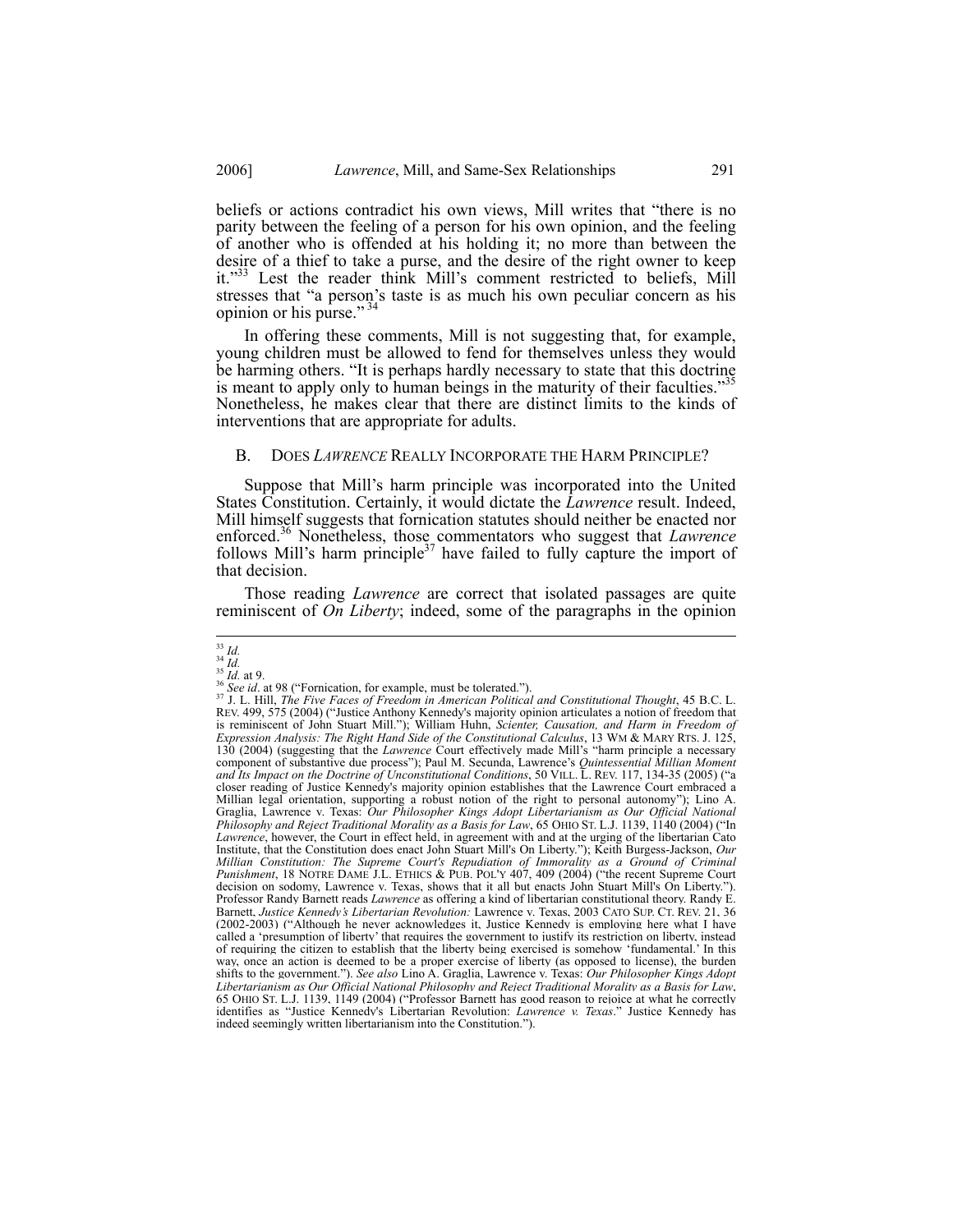would have fit very nicely in Mill's volume. For example, the *Lawrence* Court writes, "Liberty presumes an autonomy of self that includes freedom of thought, belief, expression, and certain intimate conduct. The instant case involves liberty of the person both in its spatial and more transcendent dimensions."38 Thus, like *On Liberty*, the *Lawrence* decision suggests that there exists a certain sphere which should be free from government interference. Yet, the way that the Court *justifies* its holding differs greatly from the way that the Court would have justified it had it simply been incorporating *On Liberty*'s rationale into the Fourteenth Amendment. Had the Court intended to offer a libertarian justification of its position, it would have limited its discussion to demarcating the self-regarding sphere and, perhaps, justifying why society and the state are not permitted to encroach upon this sphere.

How would the Court have done this? First, it would have emphasized that an individual's choices have worth simply by virtue of having been made and, further, would have limited its discussion to the virtues of permitting individuals to make their own choices, however wrong they might be. A Millian defense would indeed have only yielded a kind of constitutional toleration.39 Yet, *Lawrence* is much more robust than that, which is precisely why *Lawrence* should not be read as merely offering (beseeching?) toleration.

#### C. *LAWRENCE* AS GOING BEYOND THE HARM PRINCIPLE

To see why *Lawrence* is not appropriately thought simply to be an incorporation of *On Liberty*, consider the arguments offered by the Court for why a same-sex sodomy statute violates Constitutional guarantees. The *Lawrence* Court begins its due process analysis by discussing *Griswold v. Connecticut*, 40 identifying that decision as "the most pertinent beginning point" of the Court's substantive due process analysis.<sup>4</sup>

At issue in *Griswold v. Connecticut* was a law precluding sexual activity—uncontracepted sexual relations.<sup>42</sup> Because the statute did not include an exception for married couples, the *Griswold* Court described it as infringing on "a relationship lying within the zone of privacy created by several fundamental constitutional guarantees,"<sup>43</sup> and thus struck it down.<sup>44</sup>

<sup>&</sup>lt;sup>38</sup> Lawrence, 539 U.S. at 562.<br><sup>39</sup> Cf. William N. Eskidge, Jr., Lawrence's *Jurisprudence of Tolerance: Judicial Review to Lower the Stakes of Identity Politics*, 88 MINN. L. REV. 1021, 1025 (2004) ("*Lawrence* gives us nothing less than, but also nothing more than, a jurisprudence of tolerance."). <sup>40</sup> 381 U.S. 479 (1965).

<sup>40 381</sup> U.S. 479 (1969).<br><sup>42</sup> *Lawrence*, 539 U.S. at 564.<br><sup>42</sup> *See Griswold*, 381 U.S. at 480 ("The statutes whose constitutionality is involved in this appeal are §§ 53-32 and 54-196 of the General Statutes of Connecticut (1958 rev.). The former provides: 'Any person who uses any drug, medicinal article or instrument for the purpose of preventing conception shall be fined not less than fifty dollars or imprisoned not less than sixty days nor more than one year or be both fined and imprisoned.' Section 54-196 provides: 'Any person who assists, abets, counsels, causes, hires or commands another to commit any offense may be prosecuted and punished as if he were the principal offender."").<br> $43$  *Id.* at 485.

<sup>43</sup> *Id*. at 485. 44 *Id*. at 486.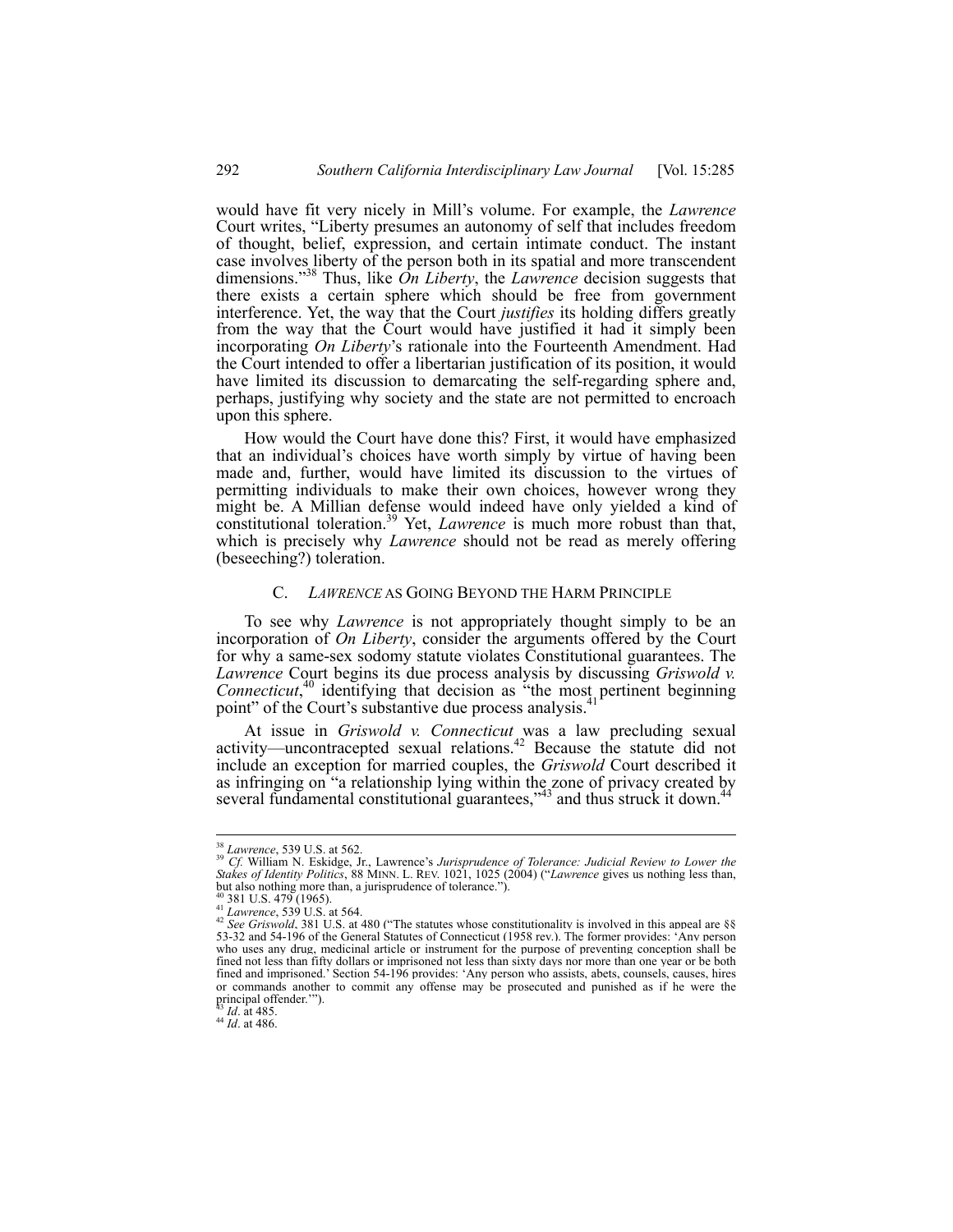There are numerous reasons that the *Lawrence* Court might have thought *Griswold* the most relevant case to begin the analysis. For example, both *Griswold* and *Lawrence* involved statutes proscribing sexual activity,<sup>4</sup> and both opinions focused on relationships rather than sexual relations. While it might be suggested that the *Lawrence* Court focused on *Griswold* as a way of readying society for a holding that the Federal Constitution protects the right to marry a same-sex partner,<sup>46</sup> the Court was careful to make clear that it was not deciding that particular issue.<sup>47</sup> That said, however, it would be erroneous to believe that *Lawrence* has no implications for whether same-sex relationships have constitutional protection. Indeed, the *Lawrence* Court suggests that one of the errors made in *Bowers v. Hardwick*<sup>48</sup> was the Court's failure to "appreciate the extent of the liberty at stake"<sup>49</sup> by ignoring the context in which same-sex sodomitical relations might be occurring. Specifically, the *Lawrence* Court stressed that "to say that the issue in *Bowers* was simply the right to engage in certain sexual conduct demeans the claim the individual put forward, just as it would demean a married couple were it to be said marriage is simply about the right to have sexual intercourse."50 The *Lawrence* Court realized what the *Bowers* Court apparently did not, that individuals engaging in sodomitical relations might be in a committed relationship,  $51$  where the sexual conduct is "but one element in a personal bond that is more enduring."<sup>52</sup> By suggesting that this enduring personal bond provides one of the reasons that the same-sex relations are protected, the Court is attributing positive constitutional weight to same-sex relationships and is not, for example, merely formulating a Millian argument that those relationships have worth by virtue of their having been chosen.

The *Lawrence* Court is not suggesting that only marital relations and relationships are constitutionally protected—it reads *Eisenstadt v. Baird*<sup>53</sup> as recognizing that "the right to make certain decisions regarding sexual conduct extends beyond the marital relationship," implying that sexual relations are constitutionally protected even if not occurring within the context of a marital relationship and, perhaps, even if not occurring within the context of a relationship at all.<sup>54</sup> In offering this analysis, the Court may

 $\overline{\phantom{a}}$ 

<sup>45</sup> *See* notes 42-43 and accompanying text *supra* (discussing *Griswold*'s focusing on marriage) and notes 47-51 and accompanying text *infra* (discussing *Lawrence*'s focusing on same-sex relationships). 46 *Cf. Lawrence*, 539 U.S. at 605 (Scalia, J., dissenting) ("This case 'does not involve' the issue of

homosexual marriage only if one entertains the belief that principle and logic have nothing to do with the decisions of this Court.").

the decisions of this Court.").<br>
<sup>47</sup> *Id.* at 567.<br>
<sup>48</sup> 478 U.S. 186 (1986).<br>
<sup>48</sup> *Lawrence*, 539 U.S. at 567.<br>
<sup>51</sup> *Lawrence*, 539 U.S. at 567.<br>
<sup>51</sup> *Cawrence* Court realized that sodomitical relations might take pl continuing relationship, a point not appreciated by some commentators. *See* Katherine M. Franke, *The Domesticated Liberty of Lawrence v. Texas*, 104 COLUM. L. REV. 1399, 1407 (2004) ("Recall that Justice Kennedy takes it as given that the sex between John Lawrence and Tyron Garner took place within the context of a relationship.").

<sup>&</sup>lt;sup>52</sup> *Lawrence*, 539 U.S. at 567<br>
<sup>53</sup> 405 U.S. 438 (1972).<br>
<sup>54</sup> *See Lawrence*, 539 U.S. at 565.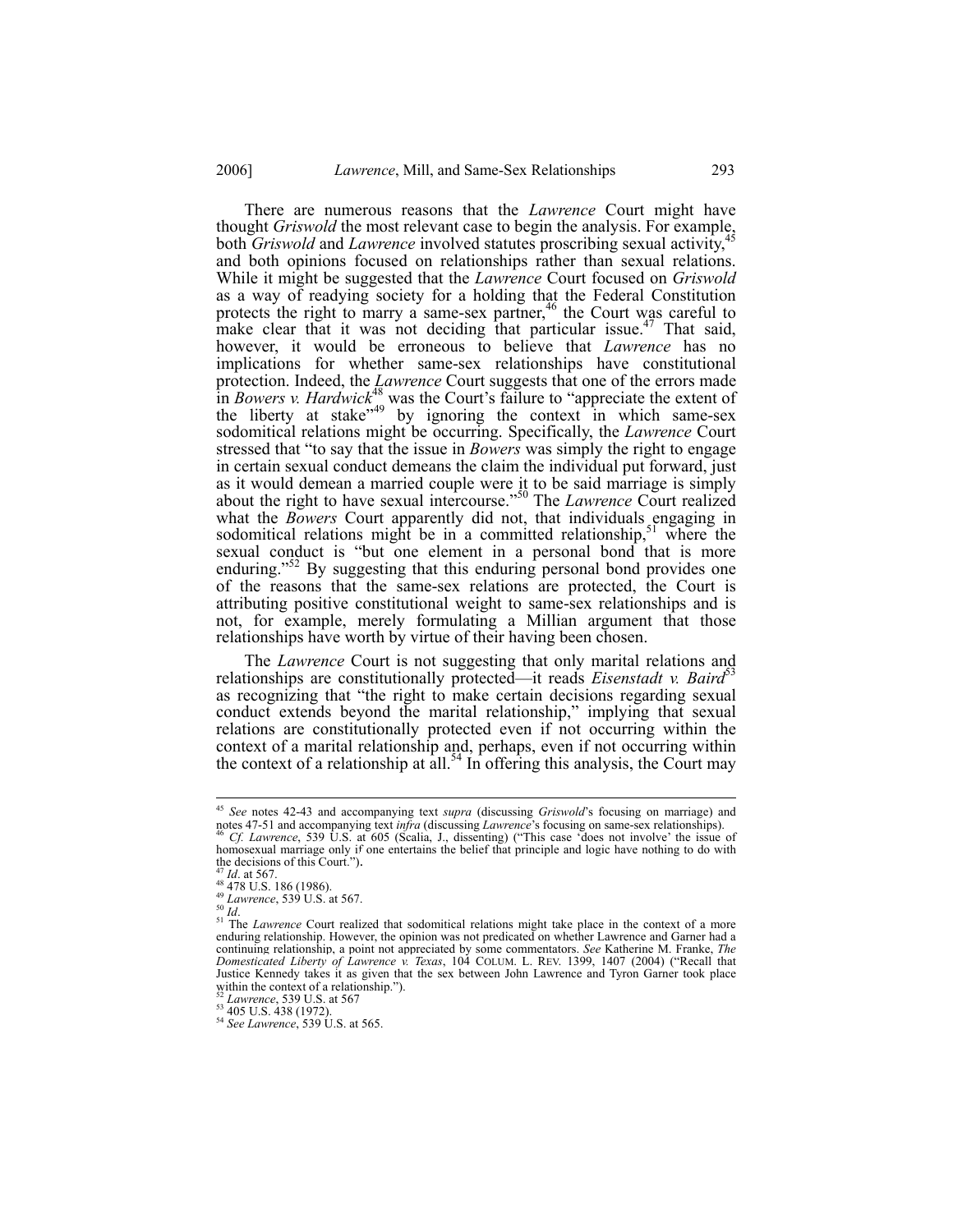have been seeking to leave itself an opening whereby it could claim that *Lawrence* does not establish the right to marry a same-sex partner,<sup>55</sup> and it may also have been seeking to provide a basis upon which to claim that *Lawrence* follows rather than modifies the existing jurisprudence.<sup>56</sup>

Whether or not one accepts the *Lawrence* Court's implicit claim that adult, voluntary, same-sex sodomitical relations have been protected since *Eisenstadt*—the *Bowers* Court's misreading of the existing jurisprudence notwithstanding—it is clear that *Lawrence* is not merely offering a Millian defense of same-sex sodomitical relations. By suggesting that the relations are protected because they may be part of a more enduring relationship, the Court is ascribing some degree of positive constitutional value to same-sex relationships. Further, the Court does not qualify that claim by suggesting that the relationships have value solely by virtue of their having been chosen, just as it did not qualify its claims about the value of marriage by saying that such unions are valuable solely by virtue of their having been chosen.

Similarly, the *Lawrence* Court does not simply suggest that adult, voluntary relations involve a realm which should be protected from state interference because the state would interfere at the wrong times. Nor does the Court say that the state's valuable resources could be better spent elsewhere, a view that was articulated in Justice Thomas's dissent.<sup>57</sup> In short, *Lawrence*'s rationale does not include the kind of reasons that Mill offers to justify his harm principle and, instead, is much more affirming of the objective, positive good involved in non-marital, adult, voluntary relations and relationships.<sup>58</sup>

An additional reason offered by the Court for striking the Texas samesex sodomy prohibition is that sodomy statutes stigmatize the LGBT community. The Court noted, "When homosexual conduct is made criminal by the law of the State, that declaration in and of itself is an invitation to subject homosexual persons to discrimination both in the public and in the private spheres."<sup>59</sup> *On Liberty* does not focus on the prevention of stigma,

<sup>55</sup> *But see generally* Mark Strasser, *Lawrence and Same-Sex Marriage Bans: On Constitutional Interpretation and Sophistical Rhetoric*, 69 BROOK. L. REV. 1003, 1036 (2004) (suggesting that after *Lawrence* the Court will have to overrule the current due process jurisprudence if it is going to hold that the Constitution does not protect the right to marry a same-sex partner.).

 $\delta$  Of course, in at least one sense it cannot be compatible with the pre-existing jurisprudence in that it overruled *Bowers v. Hardwick*. Nonetheless, the Court might argue that *Bowers* was simply mistaken even at the time it was decided, *see Lawrence*, 539 U.S. at 578 ("*Bowers* was not correct when it was decided, and it is not correct today"), and that *Lawrence* simply follows the existing due process jurisprudence bracketing *Bowers*. 57 *See Lawrence*, 539 U.S. at 605 (Thomas, J., dissenting) ("Punishing someone for expressing his

sexual preference through noncommercial consensual conduct with another adult does not appear to be a worthy way to expend valuable law enforcement resources.").<br><sup>58</sup> Arguably, the Court is not suggesting that adulterous relations are protected. *See id.* at 567 ("This, as a

general rule, should counsel against attempts by the State, or a court, to define the meaning of the relationship or to set its boundaries absent injury to a person or abuse of an institution the law protects.") Here, when discussing abuse of a legally protected institution, the Court may be thinking that adultery undermines the institution of marriage. *See* Strasser, *supra* note 55, at 1009 (describing *Lawrence* as offering "language suggesting how the case before it might be distinguished from one involving adultery."

<sup>59</sup> *Lawrence*, 539 U.S. at 575.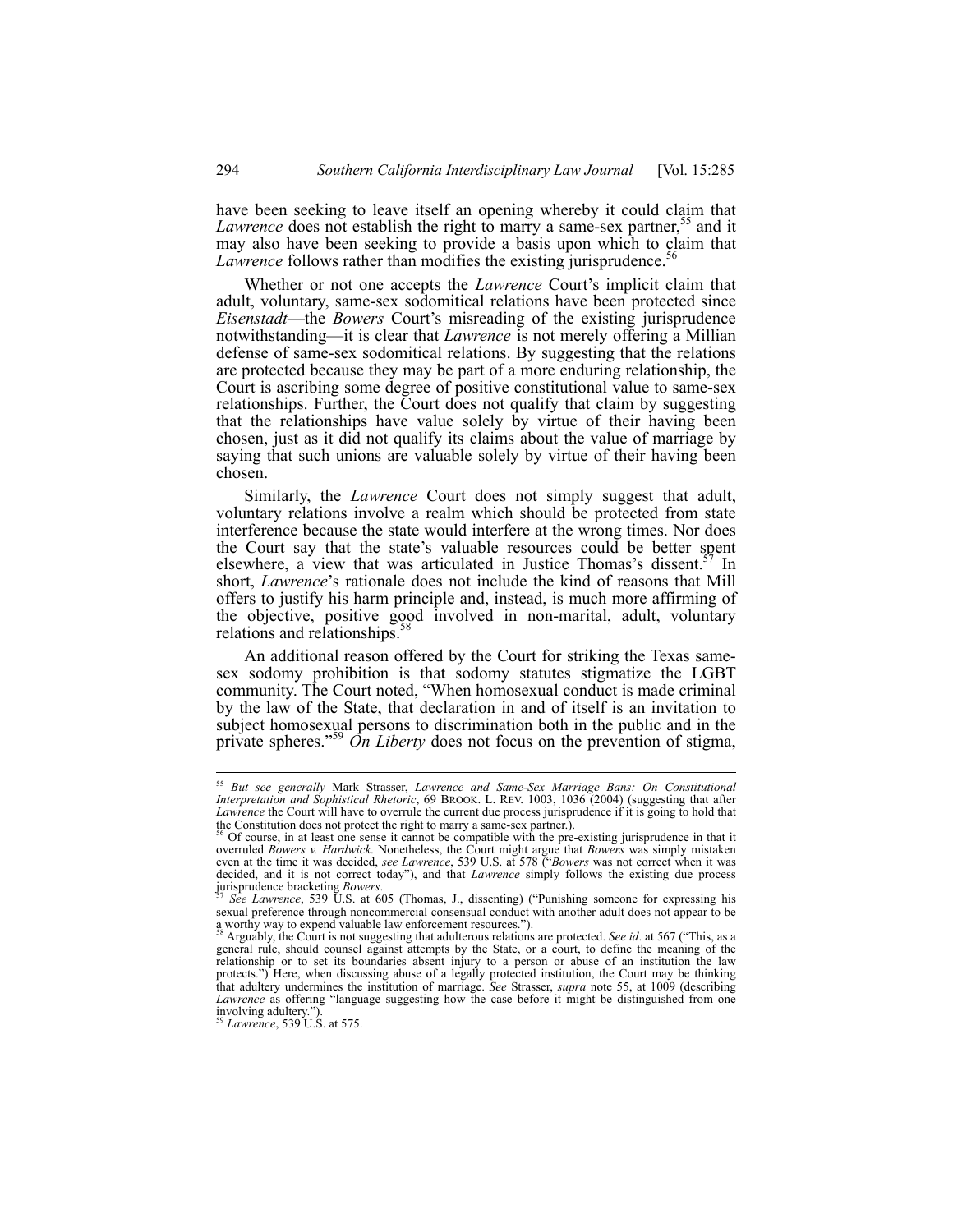and thus this is yet another way in which *Lawrence* is not simply an incorporation of the harm principle.

While the *Lawrence* justification includes elements which would not have been included had the Court merely been incorporating the harm principle into 14th Amendment substantive due process jurisprudence, the *Lawrence* Court leaves open to regulation some behaviors which *On Liberty* suggests should not be regulated. For example, when suggesting that fornication should not be criminalized, Mill has in mind a broader liberty than does the *Lawrence* Court. The *Lawrence* Court expressly distinguished commercial sexual activity, $60$  suggesting that prostitution would not be similarly protected. Mill would have precluded prosecution of prostitutes, although he would have permitted the prosecution of pimps.<sup>61</sup>

Further, Mill is not merely talking about limitations on the state. He, in addition, is suggesting that society should not impose burdens on individuals for engaging in self-regarding conduct of which it disapproves. Thus, *On Liberty* suggests that the *state* should be precluded from imposing evils on self-regarding conduct,  $62$  which includes not only the decriminalization of adult, voluntary, same-sex relations, but also lifting adoption bans on individuals who would be wonderful parents but for the fact that they have sexual relations with someone of the same sex, $63$  and precluding a modification of custody in a case in which a parent would retain custody but for the fact that she was in a relationship with another woman.64 In addition, it also suggests that *society* should be precluded from imposing burdens on individuals merely because it disapproves of the individual's personal choices.

It is inappropriate to characterize *Lawrence* as a straightforward incorporation of the harm principle both because in some respects it does more than the harm principle, and because in other respects it does less than the harm principle. It is more affirming of LGBT relations and relationships than it would have been simply adopting Mill's principle. However, *Lawrence* does not go as far as the harm principle might go with respect to which liberties are protected from the state (e.g., prostitution) and it simply does not address whether society should be limited in the kinds of burdens that it places on individuals who perform self-regarding actions of which it disapproves.<sup>65</sup>

 $^{60}$  See id. at 578 ("The present case . . . does not involve . . . prostitution.").

<sup>60</sup> *See id*. at 578 ("The present case . . . does not involve . . . prostitution."). 61 *See* MILL, *supra* note 3, at 99 (discussing "the moral anomaly of punishing the accessory when the principal is (and must be) allowed to go free; of fining or imprisoning the procurer, but not the fornicator").<br> $62$  See id. at 9.

<sup>&</sup>lt;sup>62</sup> See id. at 9.<br><sup>63</sup> See infra pp. 16-20 and notes 66-92 (discussing Florida's ban on adoption by gays or lesbians).<br><sup>64</sup> See infra pp. 20-23 and notes 93-112 (discussing a case involving a modification of custody whic would seem inexplicable but for the custodial mother's relationship with another woman).<br><sup>65</sup> Precisely because the 14<sup>th</sup> Amendment's reach has been limited to state action, it would indeed have

been a significant change were *Lawrence* to have incorporated *On Liberty*'s suggestion that even private actors should not be allowed to impose evils on others because of their disapproval of those individuals' actions.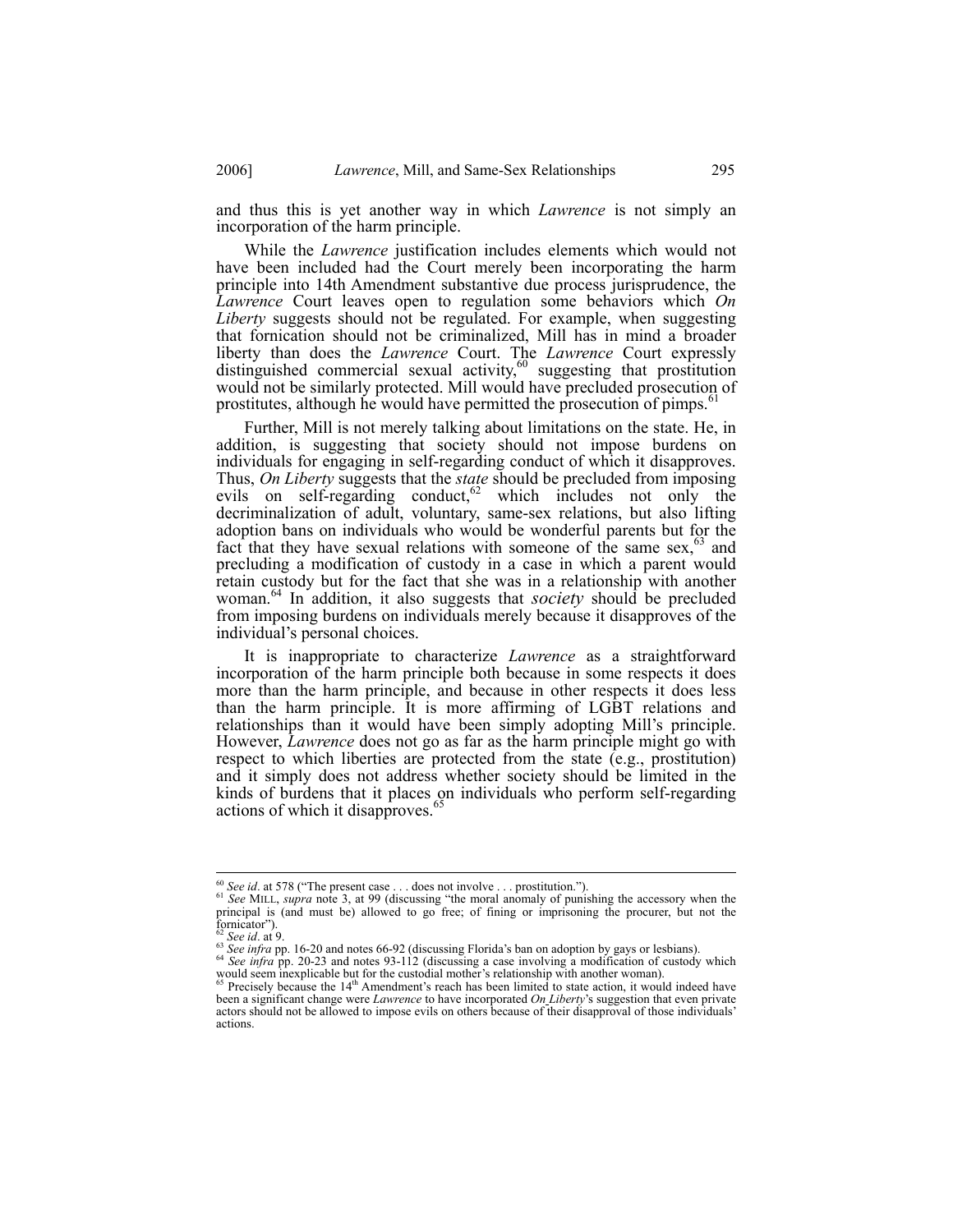## III. ON THE RECEPTION OF *LAWRENCE* AND THE HARM PRINCIPLE IN THE COURTS

While commentators have wrongly claimed that *Lawrence* merely incorporates the harm principle, that error pales in comparison with the errors offered by some courts interpreting *Lawrence*. These courts have misconstrued not only the decision in particular, but also various constitutional principles more generally, and ignored local law to uphold laws burdening the LGBT community. Thus, in at least some of the recent cases decided by lower courts,  $66$  LGBT individuals have been disadvantaged not because of a misreading of *Lawrence* as simply an incorporation of Mill's harm principle into 14th Amendment jurisprudence, but because the courts have been making more serious and obvious mistakes in their interpretation of local and constitutional law.

#### A. *LOFTON*

One case that received national attention involved a Florida man precluded from adopting a child for whom he had been a foster parent for almost all of the child's life.<sup>67</sup> In upholding that law, the Eleventh Circuit not only had to offer an utterly implausible reading of *Lawrence*, but also had to ignore local policy as well. Regrettably, the United States Supreme Court denied certiorari when that case was appealed,<sup>68</sup> allowing the Eleventh Circuit's flawed analysis to remain uncorrected.

In *Lofton v. Secretary of Florida Department of Children and Family*  Services,<sup>69</sup> a Florida law precluding adoption by same-sex couples was challenged.<sup>70</sup> Florida law permits members of the LGBT community to be foster parents, and the plaintiff, Steven Lofton, had foster parented the child whom he wished to adopt since shortly after the child's birth on April 29, 1991.<sup>71</sup> Lofton's childcare efforts had been deemed "exemplary,"<sup>72</sup> and his adoption petition was denied solely because of his relationship with another  $man.'$ 

Florida did not claim that the child would be better off elsewhere and offered to make Lofton the child's legal guardian.<sup>74</sup> That offer was rejected

<sup>66</sup> *See* Mark Strasser, *The Lawrence Reader: Standhardt and Lewis on Women in Love*, 24 ST. LOUIS U. PUB. L. REV. 59-88 (2005) discussing Arizona and New Jersey decisions analyzing *Lawrence*'s implications for the same-sex marriage bans in their respective states, and exploring the implication of  $Lawence$  for same sex marriage bans.

*See Screen Gems*, MIAMI HERALD, June 19, 2005 at M8 (discussing Showtime documentary about this individual).<br><sup>68</sup> 358 F.3d 804 (11th Cir. 2004), *cert. denied*, 543 U.S. 1081 (2005).

<sup>&</sup>lt;sup>69</sup> *Id.* 70 While the law's language targets orientation, it has been construed by the courts to target only those <sup>70</sup> While the law's language targets orientation, it has been construed by the courts to target only tho who have had voluntary same-sex relations during the previous year. *See id.* at 807 (citing *Fla. Dep't of Health and Rehab. Servs. v. Cox,* 627 So.2d 1210, 1215 (Fla. Dist. Ct. App. 1993)).

*Health and Ref.* 3<sup>7</sup> *Id. P*<sup>2</sup> *Id. Rehability* is those who are known to "engage in current, voluntary homosexual activity'" Florida law prohibits those who are known to "engage in current, voluntary homosexual ac from adopting, *see id.*, and the only implicit reference in the opinion to Lofton's presumed current activity was to "Roger Croteau, his cohabiting partner ... a member of his household." *See id.* at 808.<br><sup>74</sup> *See id.*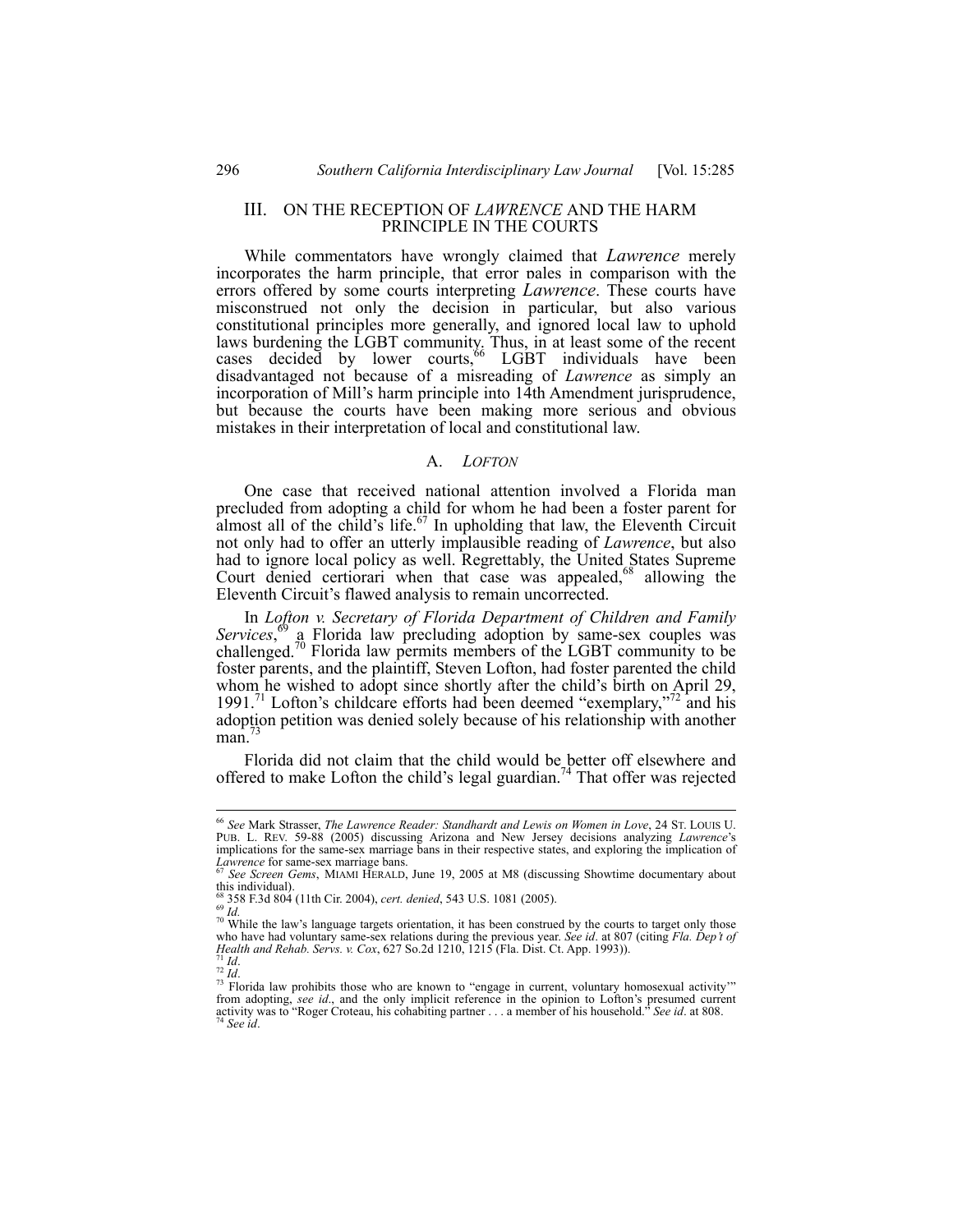by Lofton unless it would have been "an interim state toward adoption."<sup>75</sup> Lofton unsuccessfully challenged the statute precluding the adoption.

The Florida court understood that *Lawrence* precluded states from criminalizing same-sex sodomy, $\frac{76}{6}$  and that the Florida law at issue precluded individuals from adopting if they had had voluntary same-sex relations during the past year.<sup>77</sup> Even bracketing that, the *Lofton* court likely mischaracterized the level of scrutiny used by the *Lawrence* Court;<sup>78</sup> the *Lofton* court ignored one of the *Lawrence* rationales for striking the statute at issue, namely that sodomy laws extend "an invitation to subject homosexual persons to discrimination both in the public and in the private spheres."<sup>79</sup> Yet, precluding an otherwise qualified individual from adopting the child whom he has nurtured for almost thirteen years seems precisely to subject gay individuals to just such discrimination in the public sphere. To read *Lawrence* as invalidating an invitation to discriminate, but approving of or even condoning the discrimination itself is to offer an interpretation of the case which is inconsistent and untenable.

At issue in *Lofton* was a decision by the Florida legislature to prohibit a child from establishing legal ties with the only parent<sup>80</sup> that he has ever known, which is justified by an appeal to the "primacy of the welfare of the child."<sup>81</sup> However, this child was not helped by being denied the opportunity to have the state recognize his relationship with his father, and countless other Floridian children will similarly be harmed by such a statute. The state of Florida is spiting its own children so that it can impose burdens on members of the LGBT community and the *Lofton* court is upholding this enactment of spite, *Lawrence* notwithstanding. If *Lawrence* or *On Liberty* stands for anything, it should be that this kind of imposition is impermissible.

*Lofton* should have been quite tempting for the Court to hear for a few reasons. The state failed to argue that this child's best interests were being promoted by denying the adoption, making it unclear how this policy was rationally related to the promotion of a legitimate goal. Further, Florida is burdening the right to engage in same-sex relations. While not punishing such relations criminally, the state is nonetheless imposing a heavy burden on a would-be adoptive parent with a same-sex orientation, since he has to choose between having a relationship with another adult and having a

 $75$  Id.

<sup>&</sup>lt;sup>75</sup> Id.<br><sup>76</sup> See id. at 817.<br><sup>77</sup> See id. (suggesting that the statute has been construed to target same-sex relations).<br><sup>78</sup> The *Lofton* court suggested that the *Lawrence* Court used the rational basis test but given t argumentation and the cases cited in support of the opinion like *Griswold* and *Eisenstadt*, the most plausible interpretation of the opinion is that the Court was using strict scrutiny for a fundamental right. *See* Cass R. Sunstein, *What Did Lawrence Hold? Of Autonomy, Desuetude, Sexuality, and Marriage*, 55 SUP. CT. REV. 27, 48 (2003) ("The more natural interpretation is simpler: The Court's assimilation of the Lawrence problem to that in Griswold and its successors suggests that a fundamental right was involved.").

<sup>&</sup>lt;sup>29</sup> *Lawrence*, 539 U.S. at 575.<br><sup>80</sup> Lofton had a partner who also acted as a parent. However, Lofton was seeking to adopt and his partner, Roger Croteau, was not. <sup>81</sup> *Lofton*, 358 F.3d at 810.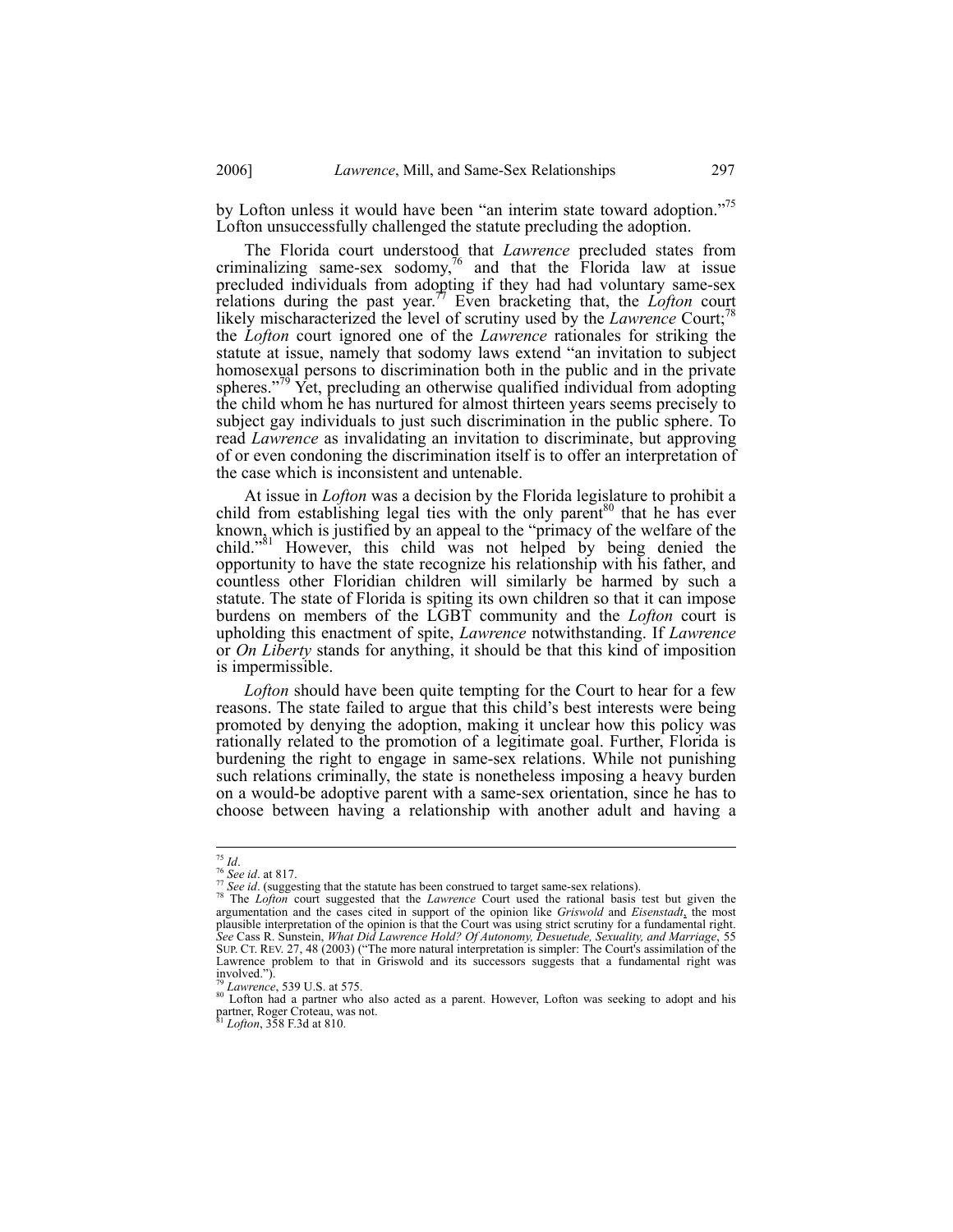legally recognized relationship with a child. Add to this that children do better in homes where there are two parents rather than one even when those parents are of the same sex,  $82 \text{ rad}$  the invidiousness of Florida's adoption law becomes even more apparent.

The *Lofton* court reads *Lawrence* to hold that "substantive due process does not permit a state to impose a criminal prohibition on private consensual homosexual conduct.<sup>5,83</sup> Certainly, *Lawrence* does hold that, making clear that the "State cannot demean [the petitioners'] existence or control their destiny by making their private sexual conduct a crime. Their right to liberty under the Due Process Clause gives them the full right to engage in their conduct without intervention of the government."<sup>84</sup> However, were *Lawrence* merely about precluding the state from criminalizing the conduct, much of the opinion would be superfluous, for example, its comments about preventing stigmatization and public discrimination.

As a separate matter, Florida's absolute ban is the kind of impermissible legislation which Justice O'Connor argues in her *Lawrence* concurrence violates equal protection guarantees.<sup>85</sup> Justice O'Connor notes that the Texas statute makes sodomy a crime only if a person 'engages in deviate sexual intercourse with another individual of the same sex,'" explaining that "[s]odomy between opposite-sex partners . . . is not a crime in Texas."86 So, too, Florida distinguishes between those who can adopt and those who cannot based on whether the sexual partner is of the same sex.

The *Lofton* court dismisses the equal protection argument, stating that ""the burden is on the one attacking the legislative arrangement to negative every conceivable basis which might support it, whether or not the basis has a foundation in the record." $87$  Yet, this is exactly what heightened rational basis review does not permit, because there is reason to believe that "a law [which] exhibits . . . a desire to harm a politically unpopular group" is motivated by animus rather than a legitimate state interest.<sup>88</sup> Further, the *Lawrence* majority suggested that the argument that Texas's sodomy law violated equal protection guarantees was "tenable,"89 but believed it necessary to decide the case in light of due process guarantees because otherwise "some might question whether a prohibition would be valid if drawn differently, say, to prohibit the conduct both between same-sex and

 $\overline{\phantom{a}}$ 

<sup>82</sup> *See* Mary Becker, *Family Law in the Secular State and Restrictions on Same-Sex Marriage: Two Are Better than One*, 2001 U. ILL. L. REV. 1, 52 ("Although children are doubtless better off living in households with two parents, the empirical evidence does not suggest that one parent must be a man and the other a woman for children to flourish.").<br> $^{83}$  *Lofton*, 358 F.3d at 815.<br> $^{84}$  *Lawrence*, 539 U.S. at 578.

<sup>&</sup>lt;sup>85</sup>See id. at 580 (O'Connor, J. concurring in the judgment) (quoting TEX. PENAL CODE ANN.  $\S21.06(a)(2003)$ ).<br><sup>86</sup>*Id.* at 581 (O'Connor, J., concurring in the judgment).<br><sup>87</sup>*Lofton*, 358 F.3d at 818 (citing Heller v. Doe, 509 312, 320-21 (1993)).<br><sup>88</sup>*See Lawrence*, 539 U.S. at 580 (O'Connor, J., concurring in

searching form of rational basis review").<br>
See Lawrence, 539 U.S. at 580 (O'Connor, J., concurring in the judgment) (describing "more<br>  $\frac{1}{80}$  Charles Care Charles Charles Charles Charles Charles Charles Charles Charl

<sup>89</sup> *See Lawrence*, 539 U.S. at 574.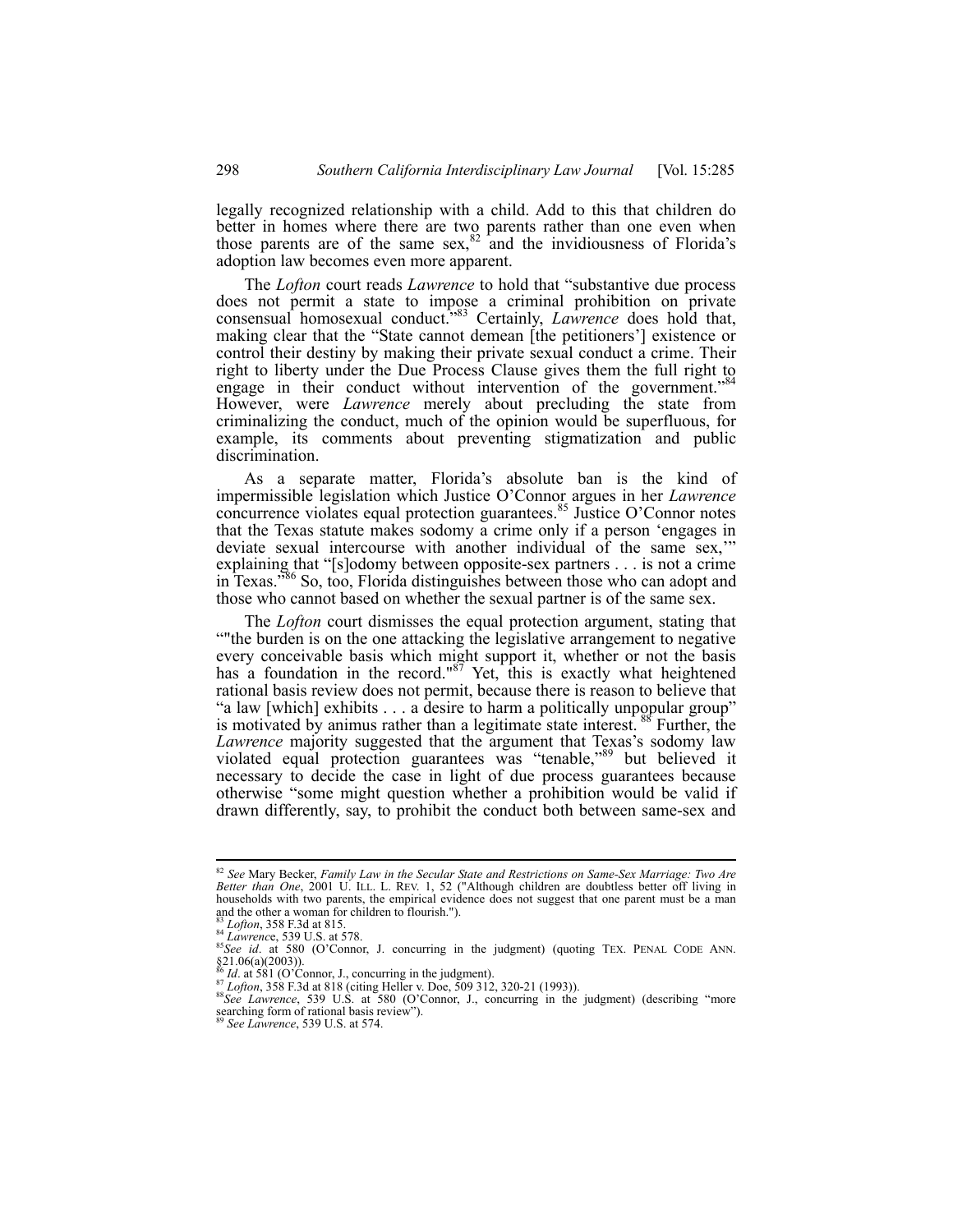different-sex participants."90 In short, a fair reading of either *Lawrence* or the harm principle would prevent a state from precluding an exemplary parent from establishing legal ties with the child whom he has been raising for over a decade when the child would be benefited by that legal recognition.<sup>91</sup>

#### B. *L.A.M.*

*Lofton* implied that *Lawrence* has no relevance for adoption statutes. A related issue is whether *Lawrence* has any relevance in the context of custody awards or modifications. Regrettably, an Alabama court offered an analysis of *Lawrence*, local law, and the facts before it which was no more persuasive than the analysis offered in *Lofton*.

In  $L.A.M. v. B.M.<sub>2</sub><sup>92</sup>$  an Alabama appellate court approved a modification of custody from the child's lesbian mother to the child's remarried father. Among the striking elements in the decision is the lack of discussion of how the child's life would be improved were she to live with her father, $93$  since it was neither clear that the child was doing poorly living with her mother nor that the child would be better off were custody modified.

Much of the discussion of the child's interests centered on whether the child was harmed when she and her mother moved in with her mother's partner. Yet, the child was doing as well in school and participating in as many extracurricular activities as she had been before the move.  $94$  Further, there was no awkwardness between the child and the mother's partner.<sup>95</sup> Indeed, the child seemed to have suffered no ill effects from the move.

That is not to say that the child was perfectly fine. She had suffered some depression over the custody fight,  $96$  which had subsequently abated.<sup>97</sup> However, if a child depressed over her parents' custody dispute suffices as a justification to modify custody, then courts will be very busy changing the living arrangements of children of divorced parents. Here, there was no showing that the child was adversely affected by living with the mother and her partner. The most that could be said was that the child was unwilling to say that she preferred living with one parent over the other and that she was willing to abide by the court's decision.<sup>98</sup> Further, there was no indication in the record that the court had even considered whether the child would be better off, or even doing as well, if living with her father and his wife and

 $90$  *Id.* at 575.

<sup>90</sup> *Id*. at 575. 91 For a more extended discussion of *Lofton* and *Lawrence*, *see generally* Mark Strasser, *Rebellion in the Eleventh Circuit: On Lawrence, Lofton and the Best Interests of Children*, 40 TULSA L. REV. 421  $(2005)$ .<br><sup>92</sup> L.A.M. v. B.M., 906 So.2d 942 (2004).

<sup>&</sup>lt;sup>93</sup> See id. at 942.<br><sup>94</sup> See id. at 942.<br><sup>94</sup> See id. at 942.<br><sup>95</sup> Id. at 944.<br><sup>95</sup> Id. at 944-45<br><sup>97</sup> Id. at 945.<br><sup>97</sup> Id. at 945. mother but appeared to be willing to accept the trial court's decision with regard to custody.")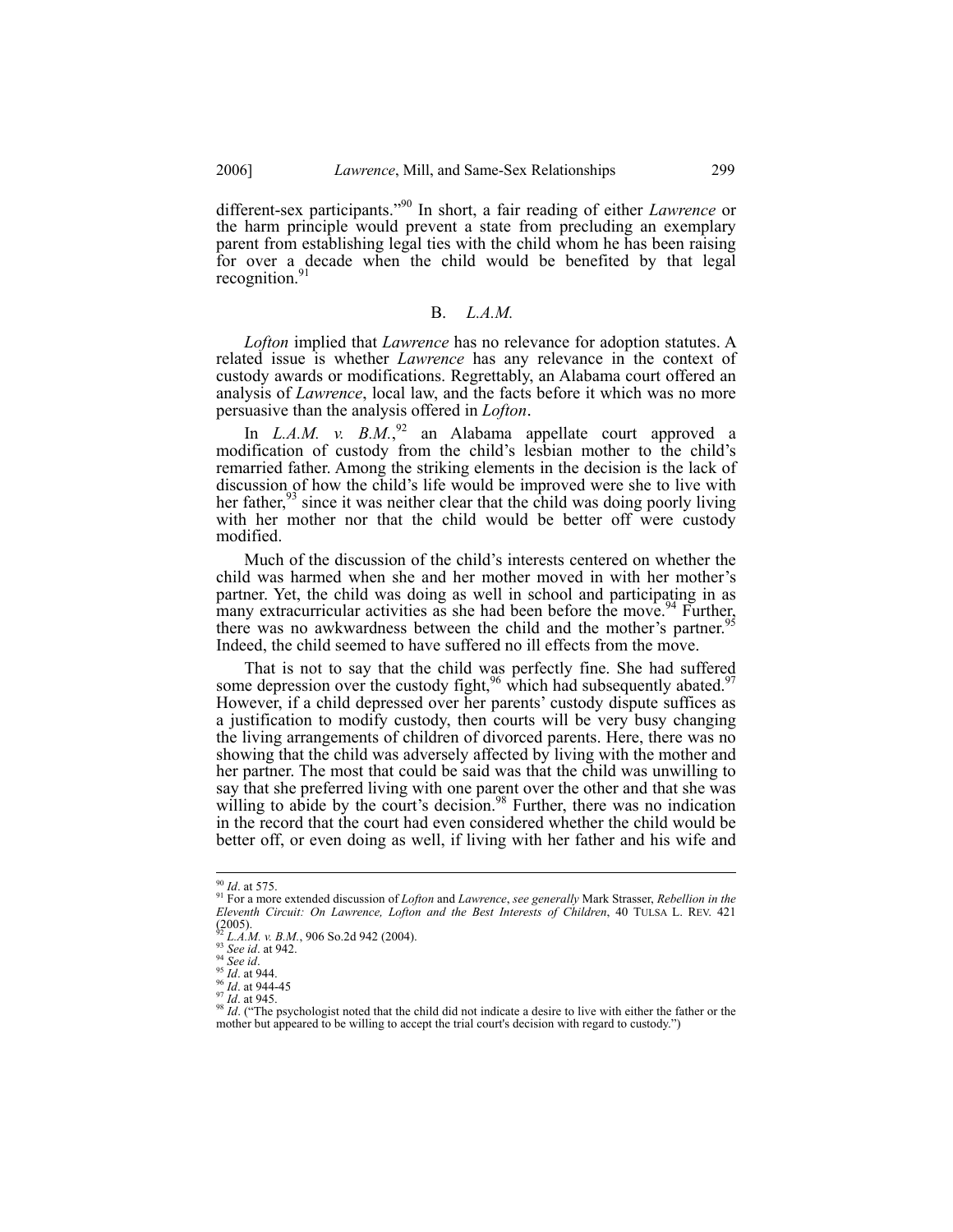stepchild. From the record, it was not clear how old that stepchild was,<sup>99</sup> much less whether the children got along. Nor were there any discussions of the possible effects on the daughter were custody modified so that she would no longer be living with her half-brother.<sup>100</sup> In short, there was no analysis of how the child would fare were custody modified, much less a showing that the child's life would be materially improved. The relevant standard set out by the Alabama Supreme Court—"that a noncustodial parent seeking a change of custody must show not only that he or she is fit to have custody, but that the change would materially promote the child's best interests,"<sup>101</sup>—was clearly not met, which the mother pointed out to no avail.<sup>10</sup>

In *L.A.M.*, the father sought a modification of custody because (1) his ex-wife was having a relationship with another woman, (2) his ex-wife had allegedly made visitation difficult on occasion, and (3) his ex-wife allegedly neglected the child.<sup>103</sup> Yet, it was somewhat difficult to assess these charges. For example, much was made of the mother's having moved from Alexander City to Montgomery to live with her partner, although that move had had no established negative effect on the child.<sup>104</sup> Although some of the visitation difficulties may be traced to this move, there was no discussion of any obstruction of visitation incidents which would rise to the level justifying a modification of custody.

The alleged neglect seemed based on the father's testimony that when he had sometimes "called the mother's home looking for the child at night*, the person who answered the phone* did not know where the child was or whom the child was with at that time."<sup>105</sup> Yet, there is no mention of whether the mother was home when he had called, whether the mother knew where the child was, or even who had answered the phone. It may well be that the phone was answered by the mother's partner, who might not have been particularly interested in helping or chatting with someone who had allegedly used offensive language to describe her and her partner. $106$ 

The court also noted that testimony revealed that "the child frequently walked to a neighbor's house down the street from the mother's home." Yet, walked to a heighbor's house down the street from the method is negligible. constitute neglect. In short, if this evidence of neglect would suffice to

 $\overline{\phantom{a}}$ 

<sup>&</sup>lt;sup>99</sup> *See id.*<br><sup>100</sup> *Cf. id.* ("The mother testified that she, and the child, as well as the mother's son from a previous relationship, lived in P.M.'s home.").

For Exparte J.M.F., 730 So.2d 1190, 1194 (1998).<br>
<sup>102</sup> *L.A.M.*, 906 So.2d at 944-45.<br>
<sup>103</sup> *See id.* at 945.<br>
<sup>104</sup> *See id.* at 942.<br>
<sup>104</sup> *See id.* at 942.<br>
<sup>104</sup> *See id.* ("According to P.M., the father knew that relationship. P.M. testified that the father called the mother and her derogatory names. P.M. testified that the father's bad attitude towards her and the mother had been ongoing for at least two years."). the father's bad attitude towards her and the mother had been ongoing for at least two years.").<br><sup>107</sup> The parents divorced on April 3, 1996 when the child was almost 4, and he brought the custody

modification action on July 10, 2003. *See id*. at 943.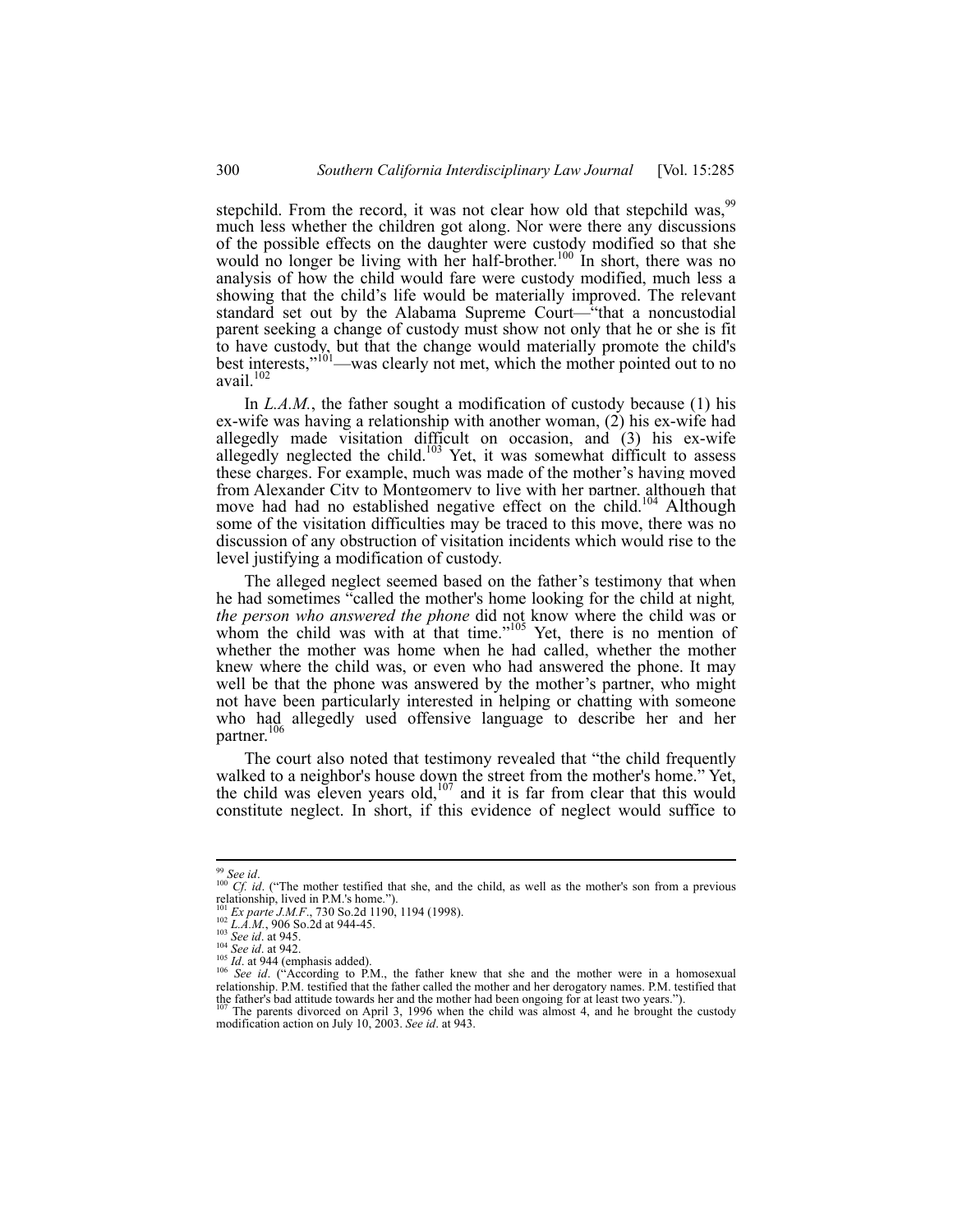warrant a change in custody, Alabama courts should be prepared to hear innumerable cases and Alabama custodial parents should be quite worried.

In light of the paucity of other evidence, one may infer from the opinion that the modification of custody was primarily due to the first factor cited by the father—namely, that his ex-wife was maintaining a relationship with another woman. The *L.A.M.* court cited with approval an Alabama Supreme Court decision that had partially based its decision to uphold a custody modification from the mother to the father on the mother's having "chosen to expose the child continuously to a lifestyle that is 'neither legal in this state, nor moral in the eyes of most of its citizens.' <sup>108</sup> However, this decision was issued prior to *Lawrence*<sup>109</sup> and, as the mother noted, *Lawrence* effectively overruled that part of the decision because "*Lawrence* 'expressly confirms that moral disapproval of homosexual persons is not a legitimate basis for laws that disadvantage lesbians and gay men.'"110 The *L.A.M.* court rejected the mother's argument, reasoning that *Lawrence* involved a criminal matter and the state supreme court's decision had involved a custody modification.<sup>111</sup>

Yet, the passage quoted with approval by the appellate court is exactly what *Lawrence* suggests cannot be taken into account. What was against Alabama law at the time the state supreme court decided *J.M.F.* is no longer against the law, because *Lawrence* declares such laws unconstitutional. Thus, the mother in *L.A.M.* was not engaging in conduct which violated the enforceable laws of the state. Further, *Lawrence* suggests that penalties cannot be imposed on members of the LGBT community because others claim to be morally offended by LGBT relations and relationships. Thus, in *L.A.M*., a mother lost custody of her child because she was in a same-sex relationship, despite the child's flourishing when living with her mother and despite the father's failure to establish that his having custody would materially promote the child's interests as local law requires. The *L.A.M.* court was willing to allow the presumed moral view of the populace to "correct" a situation which did not need correction, interests of the child notwithstanding.

Both *Lofton* and *L.A.M.* involve civil matters—establishing a legally recognized parent-child relationship or maintaining custody of a child. In both cases, the child's interests are sacrificed in violation of local law and policy so that members of the LGBT community can be burdened because of their relationships. Neither *Lawrence* nor the harm principle would permit this occurrence.

## C. *LIMON*

A different issue involves the implications of *Lawrence* or the harm principle in the criminal context. Certainly, both suggest that certain kinds

<sup>&</sup>lt;sup>108</sup> *Id.* at 945 (citing *Ex parte* J.M.F., 730 So.2d 1190, 1196 (Ala. 1998)).<br><sup>109</sup> *J.M.F.* was decided in 1998. *See id.* 110 *L.A.M.*, 906 So.2d at 946. <sup>111</sup> *Id.* 111 *Id.*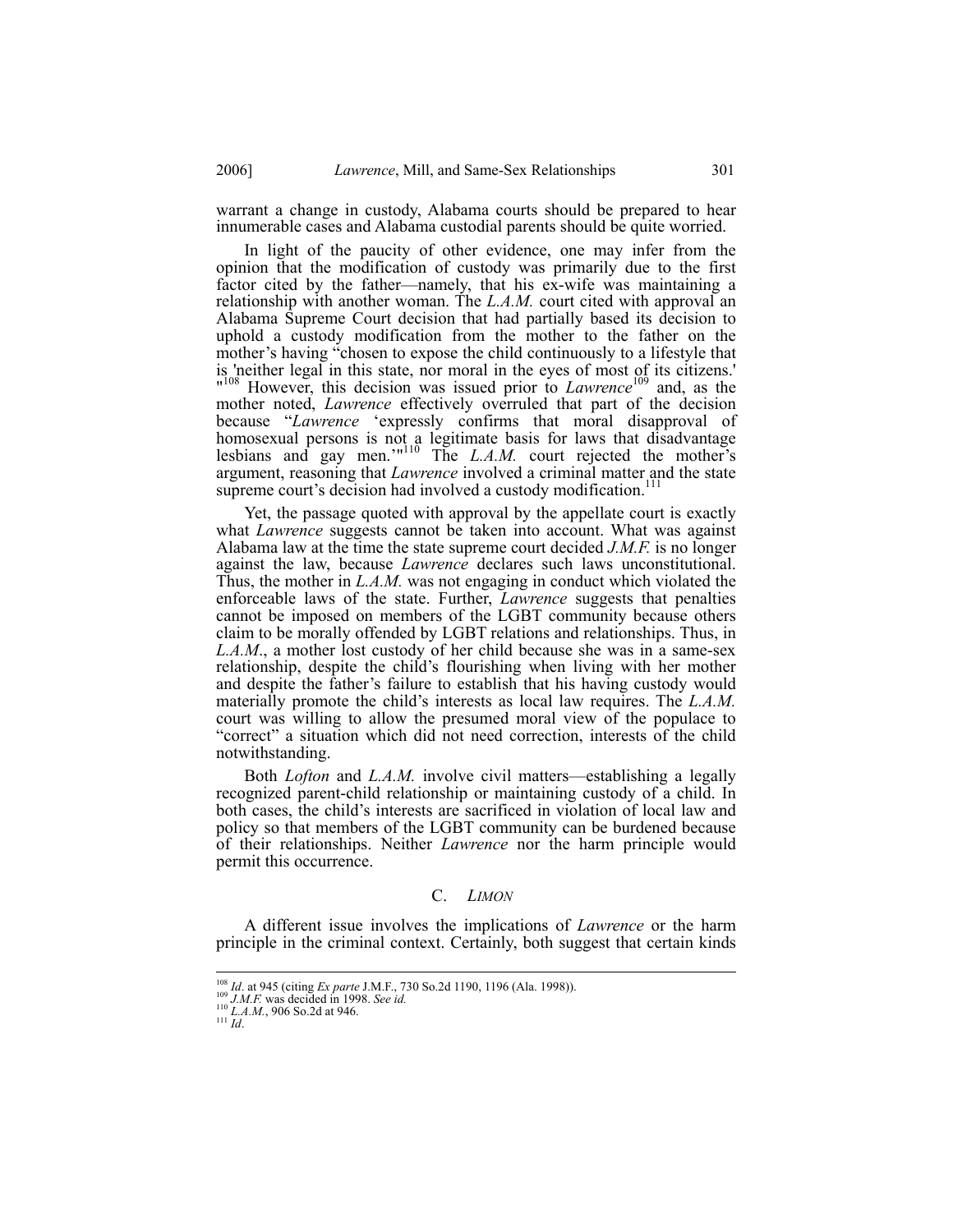of activities cannot rightfully be criminally proscribed. However, both Lawrence and *On Liberty* focus on adults rather then children,<sup>112</sup> and additional issues are implicated where one of the parties is a minor. Nonetheless, it strains credibility to argue that *Lawrence* and the harm principle simply have no relevance, for example, when radically different sentences are imposed for similar crimes involving a minor, where the justification for that differential treatment appeals to the moral views of the legislature or populace.

At issue in *State v. Limon*<sup>113</sup> was "whether the [Kansas] legislature can punish those adults who engage in heterosexual sodomy with a child less severely than those adults who engage in homosexual sodomy with a child."<sup>r14</sup> To justify this differential treatment, the court appealed to "traditional sexual mores."115 Yet, *Lawrence* rejected that morality would suffice to justify Texas's sodomy statute,<sup>116</sup> and it is not at all clear why morality suffices here to justify the "much greater criminal penalties."<sup>117</sup> So, too, the harm principle precludes the state from infringing on an individual's liberty merely because some are morally offended by the conduct, and it is difficult to see how a sentence of 206 rather than fifteen months for what is essentially the same crime can be justified by appealing to such moral considerations. $118$ 

The *Limon* court dismissed the relevance of *Lawrence* by noting that it concerned the rights of adults and not children.<sup>119</sup> As Judge Pierron suggested in his *Limon* dissent, however, that analysis would have been correct had Limon claimed that he had a constitutional right to engage in sexual relations with a minor.<sup>120</sup> But that was not being argued—instead, the plaintiff was merely suggesting that the punishment was too severe, given how the same crime was punished when individuals of differing sexes were involved.<sup>12</sup>

<sup>&</sup>lt;sup>112</sup> See Lawrence, 539 U.S. at 578; MILL, supra note 3, at 9.

<sup>&</sup>lt;sup>113</sup> 83 P.3d 229 (Kan. Ct. App. 2004), *rev'd* 122 P.3d 22 (Kan. 2005).<br><sup>114</sup> 83 P.3d 229 (Kan. Ct. App. 2004), *rev'd* 122 P.3d 22 (Kan. 2005).<br><sup>116</sup> *See Lawrence*, 539 U.S. at 578 ("The Texas statute furthers no legit

<sup>&</sup>lt;sup>118</sup> See id. It might be argued that same-sex and different-sex sodomy are different crimes, but that is exactly what the *Lawrence* Court is rejecting. *See Lawrence*, 539 U.S. at 574 (O'Connor, J., concurring in the judgment). Indeed, Justice O'Connor's equal protection argument, which the *Lawrence* Court describes as "tenable," is predicated on the rejection of the contention that same-sex and different-sex<br>sodomy are relevantly dissimilar. *Id.* at 581. "The statute at issue here makes sodomy a crime only if a<br>person 'eng Ann. S 21.06 (2003). Sodomy between opposite-sex partners, however, is not a crime in Texas. That is, Texas treats the same conduct differently based solely on the participants." *Id.* 119 *See Limon*, 83 P.3d at 234. The *Lofton* court also pointed to *Lawrence*'s saying, "The present case

does not involve minors," *Lofton*, 358 F.3d at 817 (quoting *Lawrence*, 539 U.S. 558, 578 (2002)), and implied that *Lawrence* therefore had no relevance to the case before it. But it is of course true that the Court's suggesting that minors do not have a constitutionally protected right to engage in sexual relations does not speak to whether a state can undermine a child's interests so that it can effectuate biases held by some portion of the population.<br><sup>120</sup> *See Limon*, 83 P.3d at 244 (Pierron, J., dissenting).<br><sup>121</sup> *Id.*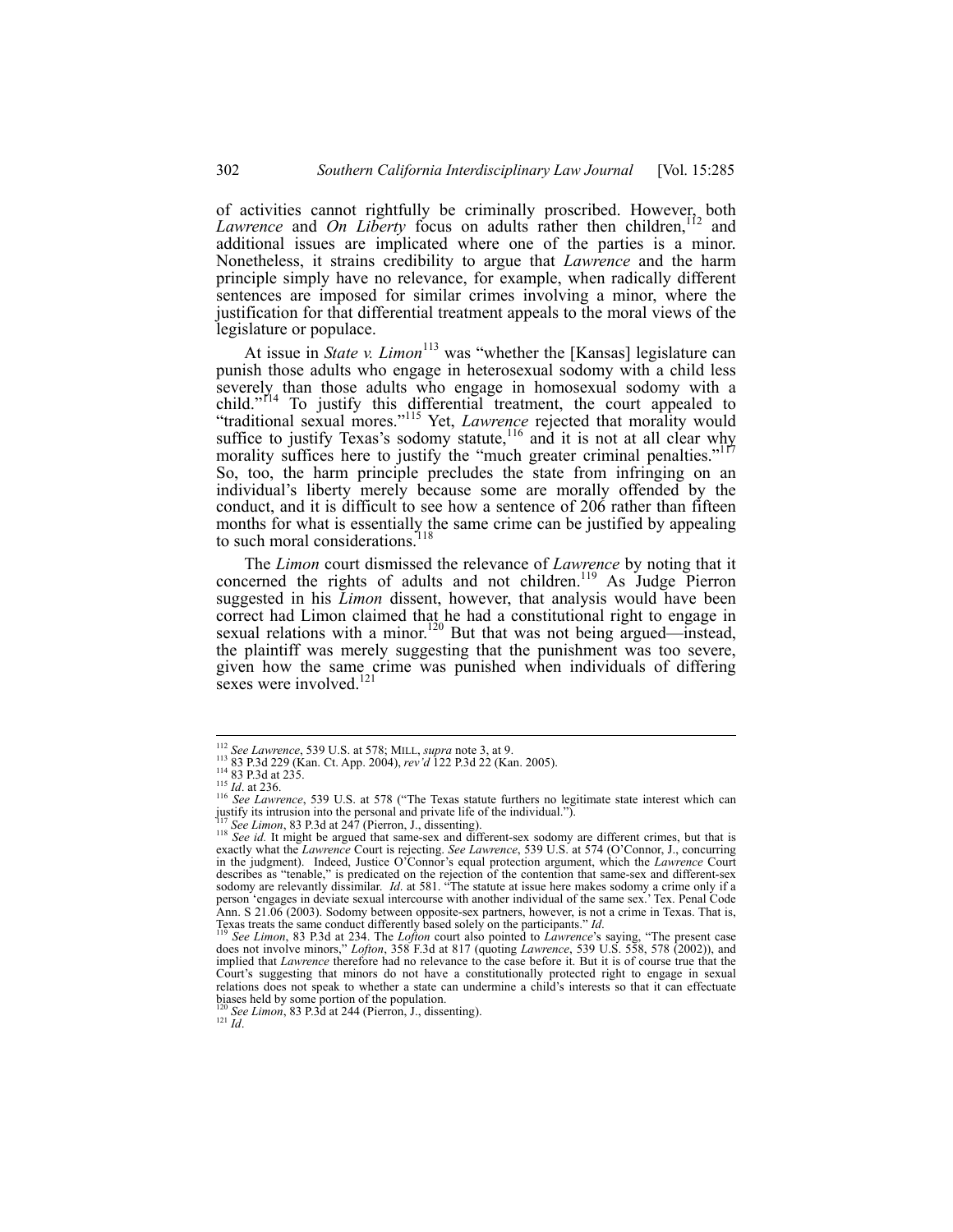The *Limon* court implied that the differentiation was justifiable because "sexual acts between same-sex couples do not lead to procreation on their own."122 Yet, procreation is a very odd justification for distinguishing between punishments for sodomy based on the sexes of the parties, since sodomitical acts are non-procreative whether or not the parties are of the same sex.<sup>123</sup>

The speciousness of the analysis did not end with the *Limon* court's appeal to procreation to justify vastly differing penalties for sodomitical acts. Its analysis of the implicated equal protection issues was no less unsettling. Limon argued that the state's imposition of much harsher penalties for same-sex sodomy involving a minor than for different-sex sodomy involving a minor offended equal protection guarantees,<sup>124</sup> citing *McLaughlin v. Florida*125 for support. *McLaughlin*, which involved statutes that punished interracial fornication more heavily than intra-racial fornication,<sup>126</sup> is illuminating because it did not address whether the prohibited conduct was protected by the Constitution, $127$  but merely whether a greater penalty could be imposed because of the races of the parties. So too, *Limon* did not involve whether the conduct was constitutionally protected but merely whether a greater penalty could be imposed because of the sexes of the parties.<sup>128</sup>

The *Limon* Court attempted to distinguish *McLaughlin* by noting that race was the classification at issue in that case, and that race "is one of those characteristics over which an individual has no control."129 The *Limon* Court continued, "Unlike the individuals in *. . . McLaughlin,* who had no control over their race, the offense with which Limon was charged was not based on his sexual orientation or his gender, but was based on his conduct of engaging in sodomy with a child, conduct over which Limon had some control."<sup>130</sup>

Yet, Dewey McLaughlin was not charged with being a member of a particular race—rather, he was charged with cohabiting with a white woman,<sup>131</sup> something over which he had control.<sup>132</sup> The point here is not

 $122$  *Limon*, 83 P.3d at 237.

<sup>&</sup>lt;sup>225</sup> *Id.* at 247 (Pierron, J., dissenting).<br>
<sup>124</sup> *See id.* at 238-39.<br>
<sup>125</sup> 379 U.S. 184 (1964).<br>
<sup>125</sup> 379 U.S. 184 (1964).<br>
<sup>126</sup> *Id.* at 185-86 n.1 (1964) (listing Florida laws which punish interracial fornicatio intra-racial fornication).

*Id.* at 193 ("The State in its brief in this Court, however, says that the legislative purpose of s 798.05, like the other sections of chapter 798, was to prevent breaches of the basic concepts of sexual decency; and we see no reason to quarrel with the State's characterization of this statute, dealing as it does with illicit extramarital and premarital promiscuity.").

<sup>128</sup> *Limon*, 83 P.3d at 244 (Pierron, J., dissenting) ("Limon does not contend there should be no punishment for his acts. This was reemphasized at oral argument by his counsel. It is the great difference in punishment, based on the sex of the participants, that is challenged.").

difference in punishment, based on the sex of the participants, that is challenged.").<br>
<sup>129</sup> Id. at 239.<br>
<sup>130</sup> Id.<br>
<sup>130</sup> See Rachel F. Moran, *Love with a Proper Stranger: What Anti-Miscegenation Laws Can Tell Us*<br>
<sup>131</sup> v. Florida, the Meaning of Race, Sex, and Marriage, 32 Hofstra L. Rev. 1663, 1675 (2004) ("in McLaughlin" v. Florida, the Court heard Dewey McLaughlin's appeal from a conviction for cohabiting with Connie Hoffman, a White woman.").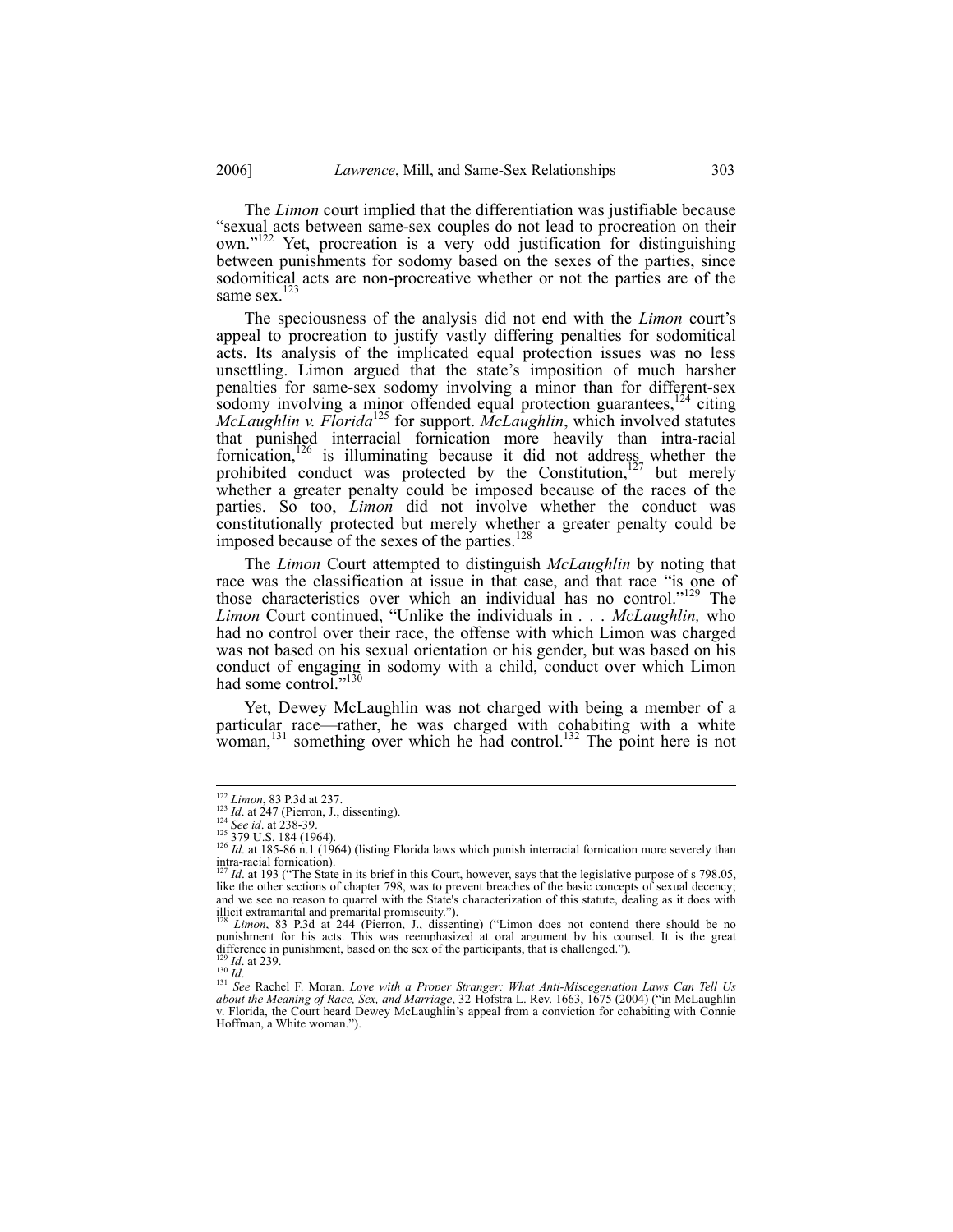that cohabiting with someone of a different race should be a crime but merely that the Limon court was mischaracterizing what was at issue in *McLaughlin* in order to distinguish it from the issue in *Limon*.

Certainly, a sex-based classification might pass constitutional muster even if an analogous race-based classification would not—sex-based classifications are merely subject to heightened scrutiny, while race-based classifications are subject to strict scrutiny.133 Nonetheless, the *Limon* court offered such a confused and inconsistent analysis of the relevant issues that it is difficult to argue how the decision could withstand review after *Lawrence*.

Perhaps even more surprising is that the *Limon* court understood that the statute embodied a gender-based classification, $134$  protestations to the contrary notwithstanding,<sup>135</sup> and nonetheless rejected the idea that heightened scrutiny was appropriate.<sup>136</sup> The court reasoned that the classification at issue was not quasi-suspect because the "statute places both men and women under the same restrictions and similarly excludes them from the statute's applicability when they engage in same-sex sex acts."<sup>137</sup> Yet, this is a misunderstanding of equal protection jurisprudence, as was made clear in *McLaughlin*, the very case discussed by the *Limon* court in the paragraph preceding its equal protection analysis.

In *McLaughlin*, Florida denied that equal protection guarantees were violated because a white woman and a black man would be subject to the same penalty as would a white man and a black woman and, further, all would be subject to the same penalty.138 Yet, as the *Limon* Court noted, the *McLaughlin* Court used strict scrutiny,<sup>139</sup> notwithstanding the fact that members of both races were more heavily punished for engaging in interracial fornication,<sup>140</sup> a punitive scheme that admittedly burdened both races equally. However, under the analysis outlined in *Limon*—whereby heightened scrutiny is not triggered as long as the sexes are treated equally and members of each sex are precluded from having sexual relations with someone of the same sex—then it would seem that strict scrutiny should not have been triggered in *McLaughlin* as long as the members of each race

<sup>&</sup>lt;sup>132</sup> The court seemed clearly confused about what to say concerning control. The court worried that if it said that Limon did not have control, then "we would have to believe that an adult with an irresistible urge to engage in sodomy with a child should not be punished for such behavior." *See Limon*, 83 P.3d at 239. Of course, neither Limon nor McLaughlin claimed to have been subject to irresistible impulses. Needless to say, the *McLaughlin* Court nowhere suggests that the Florida statutes were invalid because<br>McLaughlin could not help cohabiting with Hoffman.

See Mark Strasser, *Interpretations of Loving in Lawrence, Baker, and Goodridge: On Equal Protection and the Tiers of Scrutiny*, 13 Widener L.J. 859, 871-72 (2004) (noting that "sex-based classifications trigger heightened scrutiny ... [and] race-based classifications trigger strict scrutiny").<br><sup>134</sup> *Limon*,

than sex or orientation was the basis of the statute).<br>than sex or orientation was the basis of the statute).<br> $\frac{136}{136}$  Limon, 83 P.3d at 239.<br> $\frac{137}{137}$  See id.

<sup>&</sup>lt;sup>138</sup> *McLaughlin*, 379 U.S. at 188 ("all whites and Negroes who engage in the forbidden conduct are covered by the section and each member of the interracial couple is subject to the same penalty").<br><sup>139</sup> *Limon*, 83 P.3d at 239.<br><sup>140</sup> *See McLaughlin*, 379 U.S. at 185. The *McLaughlin* Court did not address that Florida

picked out two races without discussing commingling by other races.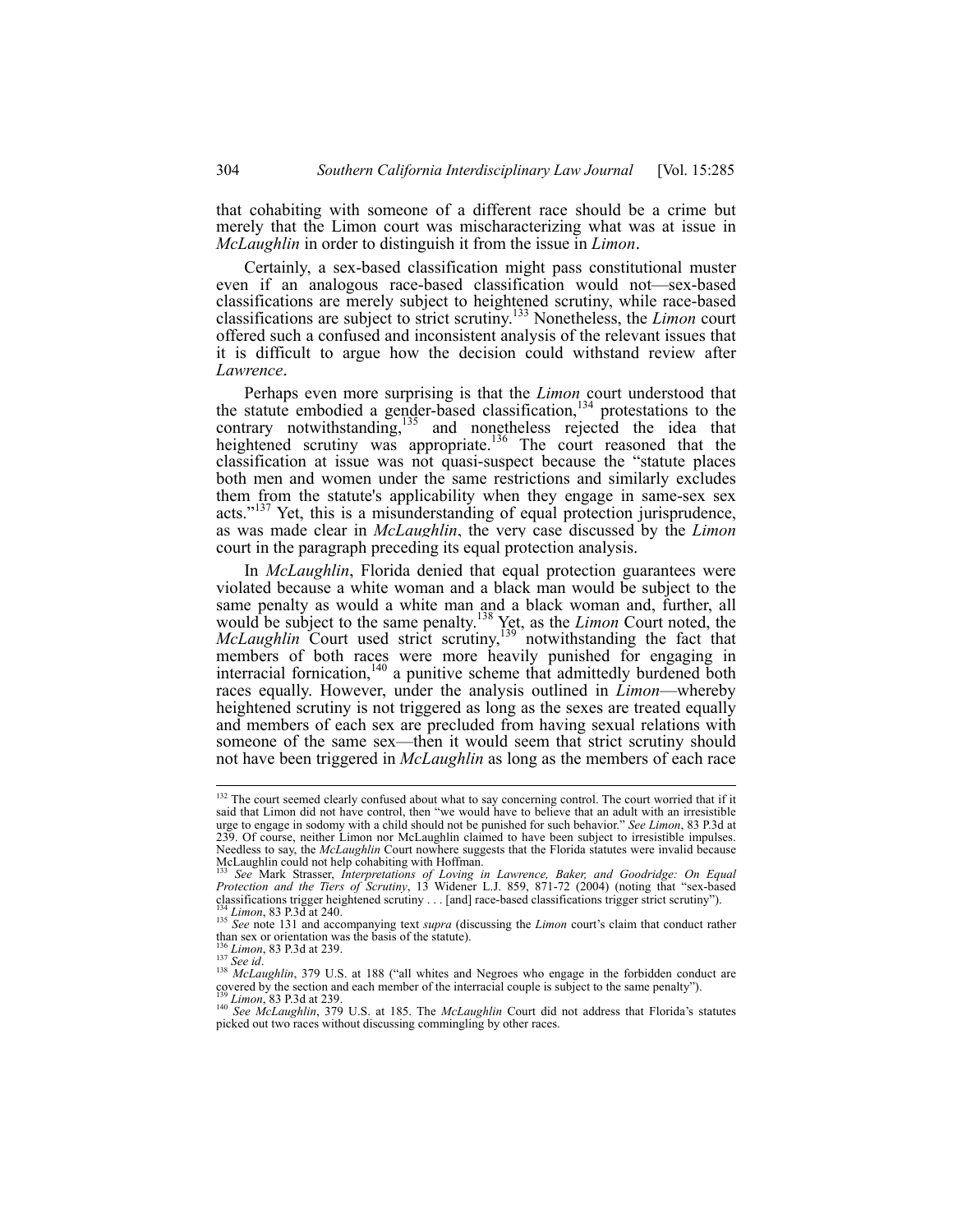were precluded from having non-marital relations with someone of another race.

The *McLaughlin* Court rejected Florida's claim that the classifications were not racially discriminatory by pointing out that the Florida statute "treats the interracial couple made up of a white person and a Negro differently than it does any other couple."<sup>141</sup> The same logic applies in *Limon*. Just as the interracial couple would be treated differently than other couples, even if all interracial couples were treated the same, the same-sex couple (whether composed of males or females) would be treated differently than different-sex couples even if all same-sex couples were treated the same.

The *Limon* Court not only misconstrued *Lawrence*, but also the existing equal protection jurisprudence, in order to uphold a "blatantly discriminatory sentencing provision [which] does not live up to American standards of equal justice,<sup>3</sup> whose purpose was "not to accomplish any of the stated aims other than to punish homosexuals more severely than heterosexuals for doing the same admittedly criminal acts."<sup>142</sup> This kind of legislation cannot stand in light of *Lawrence* or the harm principle.

## IV. CONCLUSION

*On Liberty* and the harm principle suggest that neither the state nor society should interfere with an individual's private relations absent harm to third parties and, further, that adult, consensual relationships are valuable because they are chosen by the individuals themselves. *Lawrence v. Texas* does more. It ascribes independent value and dignity to LGBT relations and relationships—above and beyond merely having been chosen—and further suggests that the United States Constitution recognizes this value. *Lawrence* also makes clear that equal protection principles apply to members of the LGBT community and that stigmatization of that community will not be permitted. It is precisely because of these elements above and beyond the rule of noninterference offered by the harm principle that *Lawrence* is inaccurately described as simply embodying that principle.

Part of Mill's project was to prevent the state and society from imposing penalties on individuals merely because some members of society think the "conduct foolish, perverse, or wrong."143 The *Lawrence* Court claimed to want to prevent LGBT individuals from being subjected "to discrimination both in the public and in the private spheres."<sup>144</sup> Yet, there are a number of respects in which LGBT members are being discriminated against in the context of intimate or family relations, and the *Lawrence*  Court has thus far not manifested a commitment to preventing such discrimination.

<sup>1&</sup>lt;sup>41</sup> *Id.* at 188.<br><sup>142</sup> *Id.* at 185.<br><sup>143</sup> Mill, *supra* note 3, at 12.<br><sup>144</sup> *Lawrence*, 539 U.S. at 575.